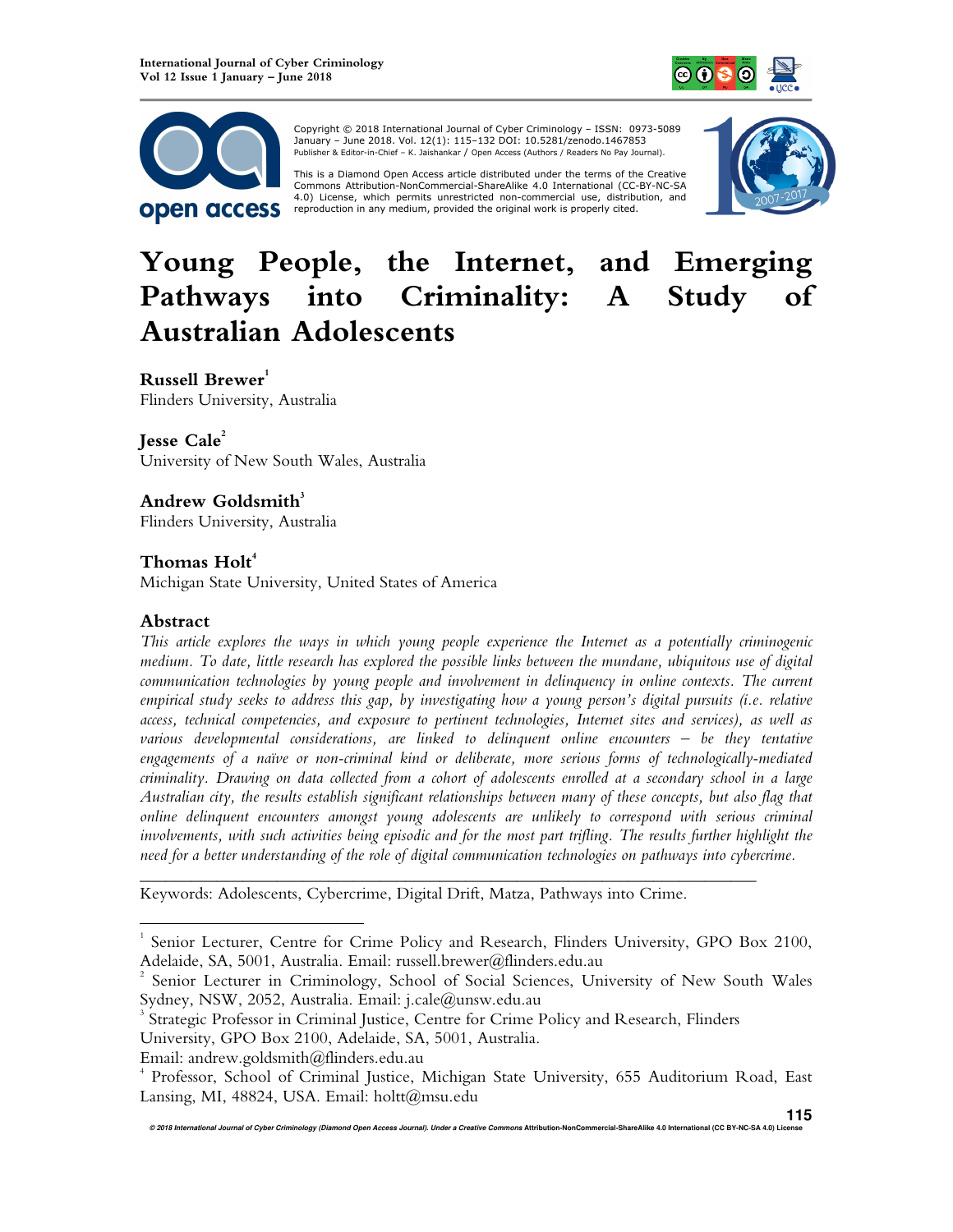#### **Introduction**

Numerous seminal criminological studies of real-world offending suggest that young people are particularly vulnerable to this intensification of criminogenic opportunities and means (e.g. Cloward & Ohlin, 1960; Matza, 1964; amongst various other contemporary studies). What is less known is the extent to which these processes operate in online contexts, which in recent research, we frame as a process of 'digital drift' (Goldsmith & Brewer, 2015). This concept posited the idea that within the conditions of everyday computer and Internet use are both the technical and social affordances that may intensify and foster opportunities for online delinquency of various kinds. That is, while the Internet can provide users the technical means for committing both cyber-enabled crime and cybercrimes (e.g. through access to new tools; or making available a virtually limitless pool of targets), it also, offers these same users new ways of encountering others and forming social attachments that may, or may not lead to joint crime activities (see further, Diamond & Bachmann, 2015; Holt & Bossler, 2016).

In this article, we establish theoretical links between the *attributes of users,* the distinctive *features of technology* and the *delinquent uses made of it*. That is, we suggest that certain features of digital technologies empower individuals in the ways they learn about how to commit crime, as well as encounter others who encourage, facilitate, or join directly in the commission of delinquent acts. Furthermore, we draw upon key arguments made by Matza (1964, p. 29), who established that crime amongst young people is often "accidental or unpredictable", rather than being highly planned or anticipated by those committing them. In developing these ideas in contemporary and virtual contexts, we argue that criminology has been slow to respond to the scale and novelty of changes brought about by emergent digital technologies, and to grasp the implications for understanding adolescent pathways into cybercrime.

As the Internet today forms a central part of many young people's educational and recreational environment, and as adolescence is a time for exploration and risk-taking, this conjunction of circumstances raises myriad questions about pathways from 'innocent', 'playful' or 'experimental' engagements on the Internet by adolescents toward serious Internet-mediated illegality. This article seeks to explore and enhance understandings of the origins of such pathways. This will be accomplished by first, by reviewing the available literature examining both the centrality and significance of digital technology in the lives of developing adolescents. Next, we elaborate, theoretically, on the process of digital drift, as well as elucidate the criminogenic features of digital technologies. We then offer a preliminary empirical exploration of concepts that are possibly associated the nascent stages of digital drift within an adolescent context, accomplished through a study of a cohort of early teenagers enrolled in a secondary school in a large Australian city. The results of this analysis illustrate the nature and extent of adolescent digital engagement, and demonstrate links with online delinquency. A discussion of these findings flags the importance of developing enhanced theoretical and empirical understandings of criminal pathways within the broader cybercrime scholarship, which up until now has received fairly limited attention (e.g. Diamond & Bachmann, 2015; Holt & Bossler, 2016).

#### *The Digital Lives of Adolescents*

Digital technologies, and in particular, the Internet, play a significant and increasingly central part in adolescent life. In the United States, for example, a recent survey of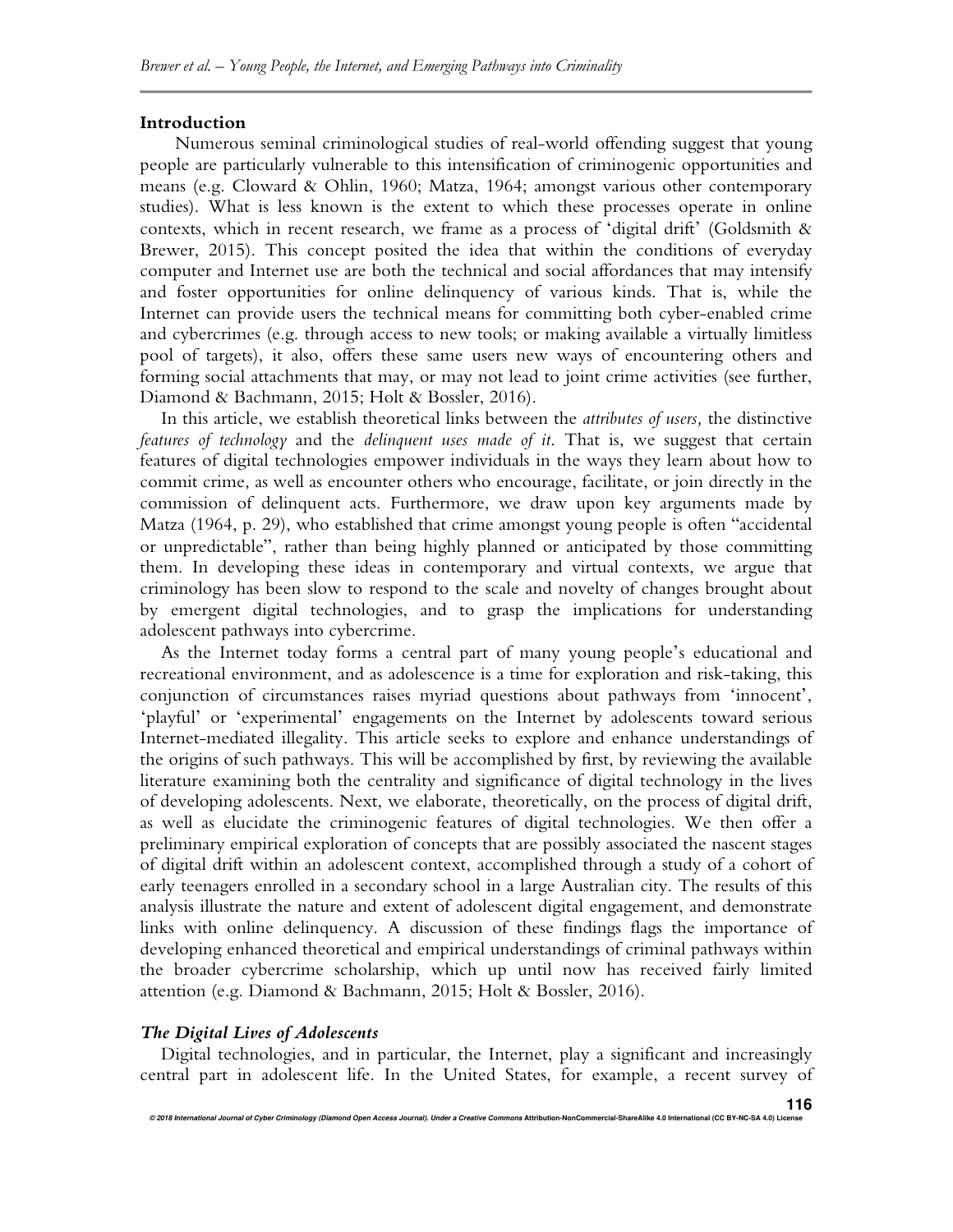

adolescents aged 13-17 found that nearly all (92%) used the Internet on a daily basis, including nearly one-quarter (24%) who reported being online 'almost constantly' (Lenhart, 2015). Similar trends are evident in both developed and developing economies. In Australia, for example, adolescents use the Internet more than any other age group (Green et al., 2011). Increasingly this use is reliant upon access to mobile devices and not tied to the home or school where adult supervision or peer oversight might moderate technological misuse. Limited wired Internet infrastructure within some nations may make mobile computing devices and the smartphone in particular, the only way of connecting online, especially in the developing world (Boyd, 2014). Within the next five years, access to mobile computing devices, including smartphones and tablets, are forecasted to have Internet traffic growth rates of 62 and 65 percent respectively (Cisco, 2015). In short, Internet use among young people is increasingly prevalent and pervasive in normal, everyday life, and as a consequence its criminogenic potential is massive (see also, Hawdon, 2012).

Within the discipline of criminology and indeed more widely within social science, the question of how the Internet potentializes adolescent behavior towards delinquency remains a largely unexplored, yet fundamental, question. Even before the advent of the Internet, adolescence has long been viewed by developmental psychologists as a period of tremendous (and often tumultuous) biological, psychological and social change. During puberty, adolescents experience rapid growth, expand their social skills and circles, as well as mature sexually (Tanner, 1978). Significant brain development also occurs during this period, resulting in expanded cognitive abilities that ultimately enable more sophisticated thinking when compared to children - particularly as it relates to abstract reasoning about hypothetical situations (Inhelder & Piaget, 1999; Steinberg, 2008). As adolescents negotiate the boundaries of this transition, they are "increasingly receptive or active with respect to risky, albeit not necessarily illegal or anti-social behavior" (van der Hof & Koops, 2011 p. 5). For some time now, scholars have widely acknowledged that experimental and risk-taking behaviors are in some ways central to the adolescent condition. Such experimentation has been visible in relation to the exploration of newfound sexuality (Weinstein & Rosen, 1991; Marcum et al., 2014), the development of independent and coherent identities (Erikson, 1968; Kroger, 2003), the formation of intimate and complex social relationships with peers and romantic partners (Furman & Shaffer, 2003; Pombeni et al., 1990), and the acquisition of values/ideologies consistent with the social groups to which they belong (Havighurst, 1972).

As a precursor to our present inquiry, educators and child welfare authorities in recent years have increasingly expressed concern about the cyber-risks faced by young people (e.g. Green et al., 2011). The discourse of risk has tended to place emphasis on young people as vulnerable victims of the abuses of such technologies by more experienced and manipulative individuals or groups. The sense of youth vulnerability has been linked to the novelty and extent of this 'net generation' (Tapscott, 1998) or breed of supposedly technically proficient 'digital natives' (Prensky, 2001; Stickel, 2017). Elsewhere, scholars have suggested that this (net) generation of young people is, through technology, *thinking* differently, *learning* differently, and *behaving* differently than those preceding it (Bennett & Maton, 2010). There is much to these arguments and the implications are significant. We agree with Subrahmanyam and Šmahel (2011) that digital technologies have dramatically altered the landscape upon which adolescents traverse developmental stages and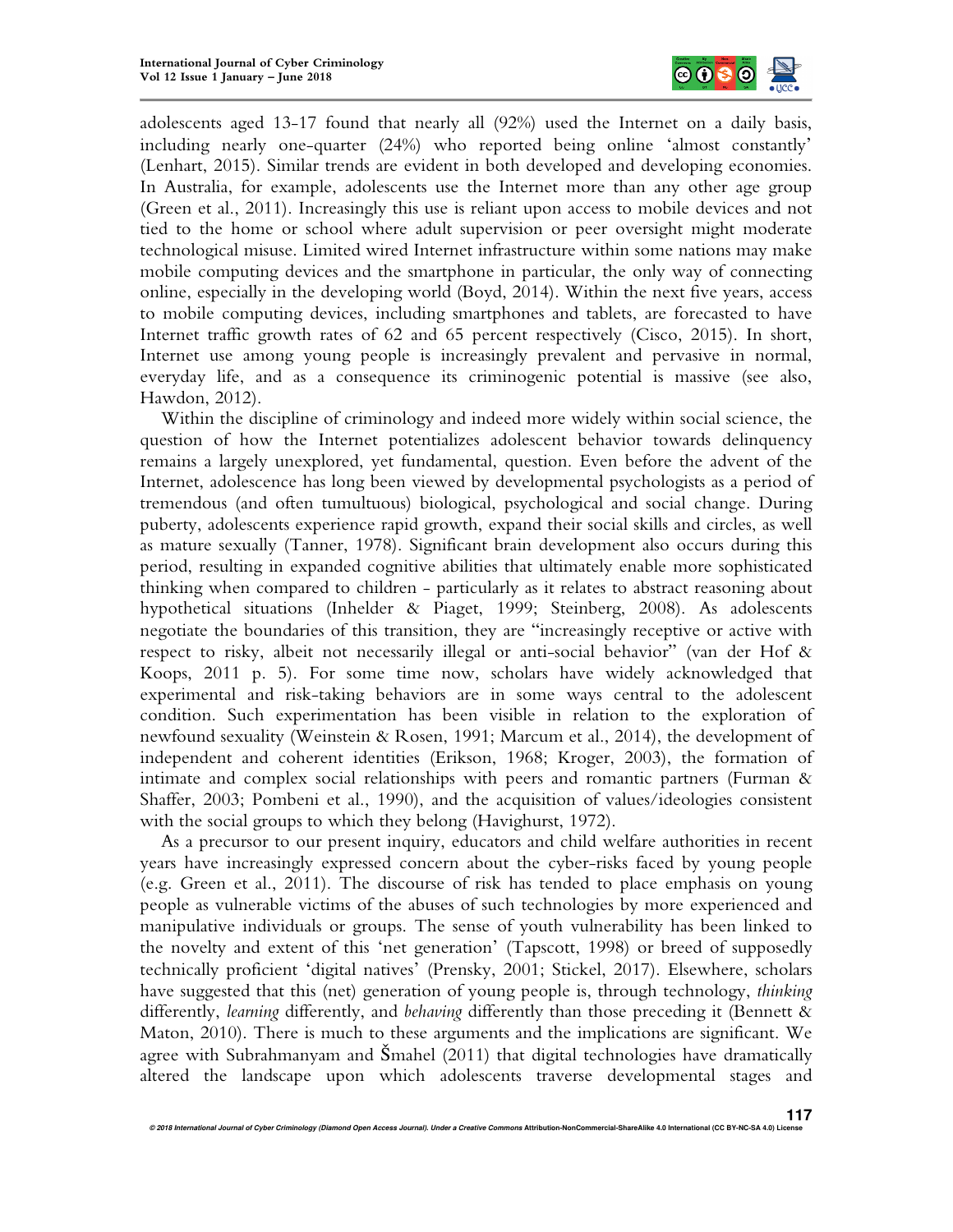accomplish such tasks as establishing their own identity, exploring their sexuality and forming close relationships. As we detail below, however, we argue that relative to offline environments, features of these digital technologies (particularly the Internet) also provide augmented and amplified criminogenic potential, especially with respect to developing adolescents. Our focus is thus more upon the adolescent as perpetrator *and* victim of crime, and in particular, how the increased use of digital technologies have bearing upon the ways delinquent encounters take shape (accidental or purposeful exposure), and form criminal commitments (become motivated, construct criminal identities, enhance capabilities, and participate). In doing so, this study builds on related early empirical work seeking to establish links between technology use and specific forms of Internet-mediated delinquency (e.g. Costello et al., 2016; Marcum et al., 2014).

#### *The Features of a Criminogenic Internet*

The Internet exhibits features that make it uniquely criminogenic relative to offline environments, which require specification. For example, we can see the Internet as its own distinct 'place'. The concept of 'place' or 'setting' has been important within criminology with respect to understanding criminal associations, offender convergence, and the social accomplishment of crime (Felson, 2006). While it is indeed another place to 'meet' or encounter others, there are features of this setting of criminogenic significance which distinguish it from 'real' places (Yar, 2005). The Internet de-territorializes encounters, removing the need for face-to-face interactions and making encounters across distance possible. These encounters can occur in 'real' or near-real time (synchronous encounters) but can also occur asynchronously; a post on a website may be accessed hours, days or indeed months and years after its posting, for example (see further, Costello et al., 2016; Reyns et al., 2011). These features enable the assumption of digitally-curated identities, at times used to establish anonymity on the Internet, such that users' identities and motives are concealable and potentially fraudulent or false. Encounters in these milieu will often be ephemeral and the kinds of criminal associations forged can be more at-adistance and be fleeting in nature (Goldsmith &Brewer, 2015).

The general structure of the Internet and the various connectivity points also affect the criminogenic nature of this environment. The architecture of the Internet permits users to connect regardless of where they are located in the world through virtually any resource– enabling various forms of criminal participation as the self-directed individual may enter, exit and inhabit myriad virtual spaces at will. Moreover, the complex and often invisible ways in which knowledge and communication channels are structured based on the HTML language used to link websites and services makes the Internet a potentially seductive and often surprising place. Users can easily move from a point of predictable use (e.g. targeted information searches) to apparently random and unpredictable discoveries of information, images and points of view due to the multiple 'hidden' linkages between websites and services that are often driven by commercial considerations. Moreover, the proliferation of 'pop-up' advertisements or hashtag link information/resources in sometimes tangential or tenuous ways to an original query.

The relatively hidden features of the Internet also create a substantial power of suggestibility that goes unnoticed by users. New media scholars have noted the suggestive power of the algorithms driving now omnipresent Internet platforms and systems, such as search engines like Google, social networks like Facebook and Twitter, mapping services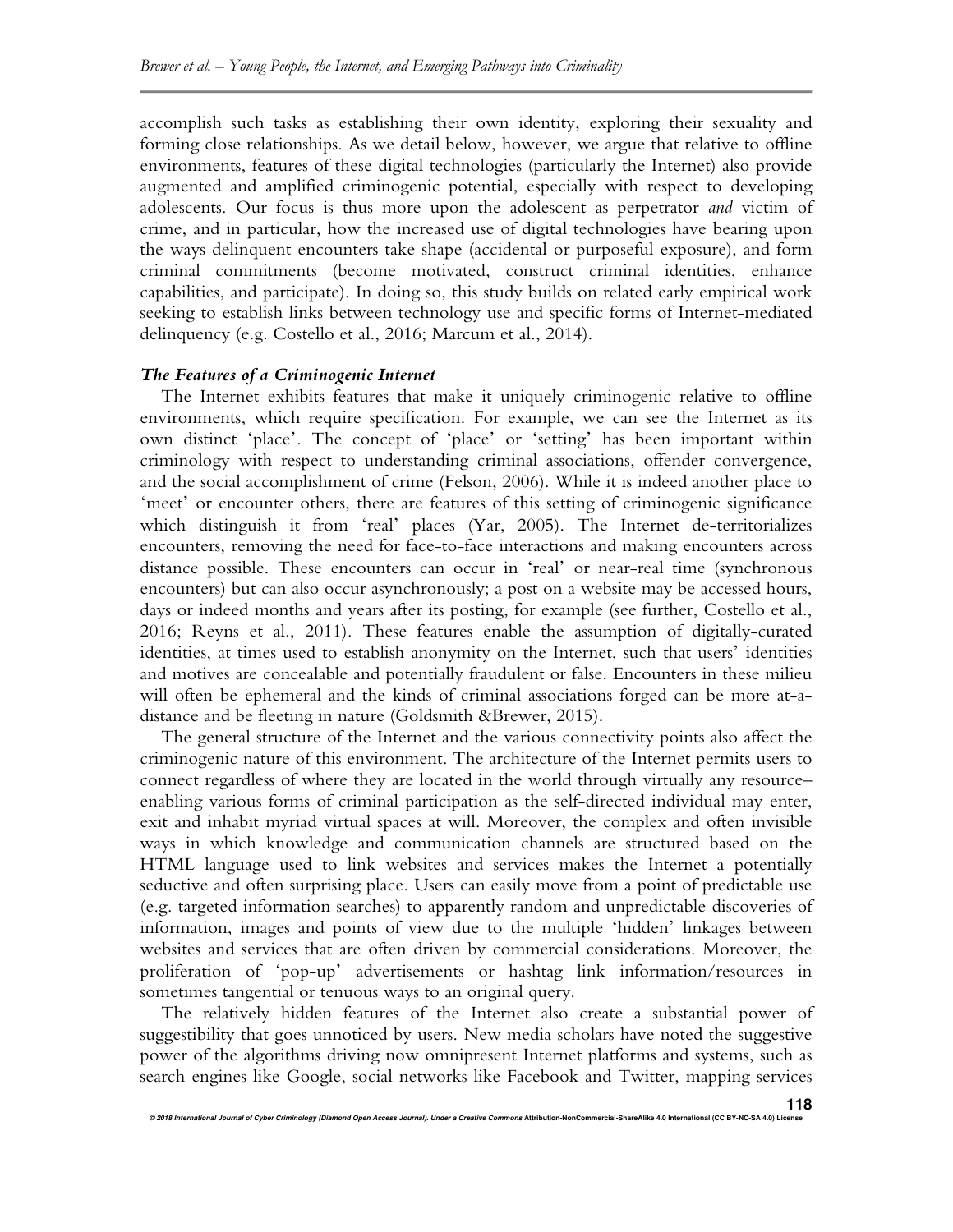l



including Apple and Google Maps, and even free email services from Gmail and Yahoo. The predictive features now built into mobile operating systems, including the likes of Siri, Cortana, and Google Assistant, as well as messaging bots may also direct users to certain resources or experiences on the basis of their algorithms. These play a significant role in directing the ways individuals engage with information, and interact with others through digital technologies (Lanier, 2010; Tucker, 2014; Pariser, 2011; Vaidhyanathan, 2011). Using vast quantities of user data<sup>5</sup> harvested both directly and indirectly, these service systems are able to glean insight into some of the most personal aspects of an individual's life - for example, what they like to eat, watch, buy, where they live and spend time, where they plan to spend their next holiday, what hobbies they have, what they read, who their friends are, and even what they fantasize about. Such information is routinely used by these 'semi-intelligent systems' to actively nudge users toward engaging with the Internet in certain ways. The use of algorithms can be specifically designed "to indulge our desires and weaknesses' and to 'capitalize on our...cravings and curiosities" (Vaidhyanathan, 2011 p. 52-54). The provision of previously un-thought possibilities and the pandering to adolescent curiosity can therefore make the Internet a hazardous place from a risk management perspective – for parents and law enforcement alike. These technical features of the Internet contribute, we suggest, to the 'accidental' nature of at least some adolescent delinquency on the Internet (McEwan & Wellman, 2013; Meyrowitz, 1997), in line with Costello et al.'s (2016) finding that delinquent encounters can be both, deliberate, but also unplanned or serendipitous.

In addition, research has illustrated potential behavior patterns of youth who are drawn to Internet use, particularly deviant or delinquent uses. There is a psychological perspective to be acknowledged here, one that considers individual traits and looks in particular, for signs of Internet-related pathology including addiction (Burnay et al., 2015). Impulsivity and low self-control also appear to have an association to a range of risky online behaviors such as sharing personal information, as well as various forms of delinquency and crime (see Diamond & Bachmann, 2015; Holt & Bossler, 2016). There are also cultural dispositions that, Passini (2013) argues, are inherent in many of its users (e.g. narcissism, present-time orientations, and a utilitarian approach to relationships). These, it can be supposed, promote a high degree of ephemerality in terms of the potential for new online encounters and how they might develop into criminal engagements. Matza (1964 p. 28) identified commensurate transitions into deviance in terrestrial settings, noting the susceptibility of juveniles lacking in self-control and prone to risk-taking to "casually, intermittently and transiently [become] involved in a pattern of illegal action". In particular, he stressed the "unpredictable" ways that such individuals or "delinquent drifters" as he labels them, negotiate various cultural identities and sites, and move *in to* and *out of* criminal pathways (p. 29).

Along with Matza, the notion of digital drift is less interested in trait-based explanations and is more focused on the often unpredictable nature of deviance given the 'normality' of Internet use in everyday life as providing a readily accessible and indeed tempting setting for 'normal cyber-deviance' that are not trait-based or reliant upon a strong

<sup>&</sup>lt;sup>5</sup> e.g. what search terms they have used in the past, what links they clicked where, they are located, who their friends are, the content of personal their emails, profile pages and comments, what images/videos they stop to watch, what posts they 'like', hashtags they follow and tweets they favorite, (amongst countless other data points).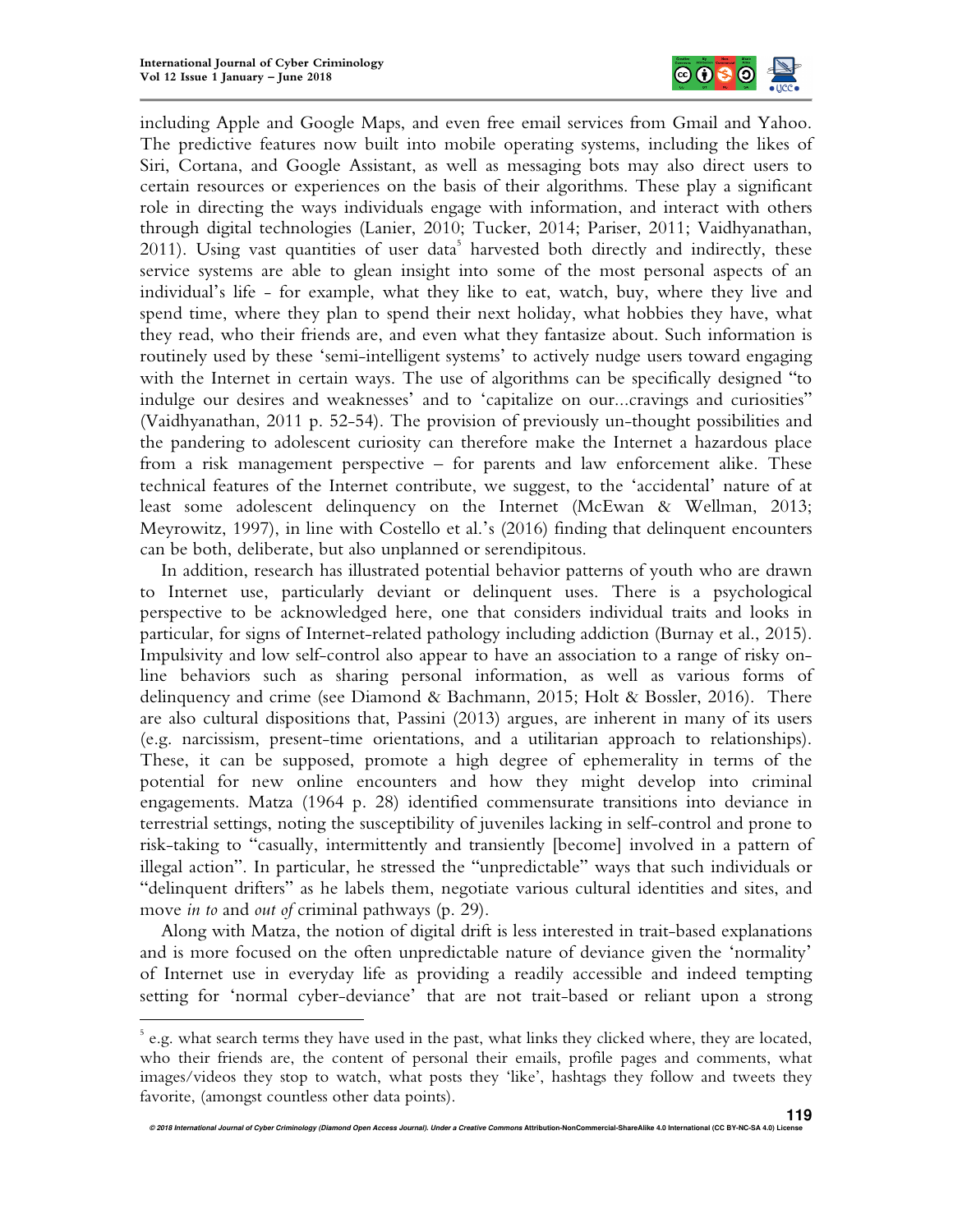socialized notion of a serious commitment to a criminal lifestyle (i.e. having explicit motivations, the requisite technical competencies for complex forms of engagement, or attachment to a criminal identity). In this way, we suggest that drift in the digital realm is both normal and commonplace within adolescent cohorts, a conclusion borne out in studies of youth attitudes to music piracy (e.g. Wingrove et al., 2011). In this sense we concur with Garland (2001 p. 128) that very often crime "requires no special motivation or disposition, no abnormality or pathology". Elsewhere, researchers flag the relationships between time spent online, and the increased likelihood of encountering delinquent materials online (Costello et al., 2016; Holt & Bossler, 2016). Drift therefore arises from the dynamic engagement between the attributes of the user, the features of the technology, and the uses made of it.

These features (or affordances) of Internet technologies and environments, we propose, can have profound implications for how crime is organized, and particularly for how adolescent delinquency arises. As noted, it is now possible for individuals to 'connect' or 'interact' through technology without themselves necessarily being 'networked' (see also Wellman et al., 2003) or at least maintaining said connections through consistent/persistent activities (Becker, 1960). Mediated communications over the Internet make *when*, *how* and *whether* communications take place very different than how they might occur in face-to-face encounters (Meyrowitz, 1997; Yar, 2005). Many approaches to crime analysis, including Social Network Analysis, typically place excessive reliance upon the co-presence of others (often in a physical sense), and current conceptions of "social ties' do not capture well the new ways of interacting and the types of associations that emerge through new forms of 'technologically mediated sociality" (Tufekci, 2008 p. 21). Following Sheller (2004, p. 39), we think the 'fluid' and 'gel-like' qualities of virtual encounters offer "opportunities for new kinds of publics to assemble or gel momentarily (and then just as quickly dissolve) as a result of newly emerging places and arenas for communication". Even more than before, adolescents are becoming "flexible constellations of identities on-the-move" (Sheller, 2004 p. 49), rendering their delinquent activities episodic and harder to predict, often easier to do and often trifling, and the result of individual, rather than group, manipulation of these digital environments and features.

#### **Study Aims**

This study provides a preliminary exploration of connections between the constituent concepts associated with the nascent stages of digital drift amongst a cohort of Australian adolescents. In particular, we explore what variables are associated with a variety of delinquent online encounters, and discuss implications and prospects for further criminal engagement. In the current context, this includes individual participant attributes (key demographic variables and propensity for risk-taking), access (to and preference for various technologies) usage (time online), technical competency (capabilities), interactional opportunities (exposure to online activities), and various types of delinquent online encounters.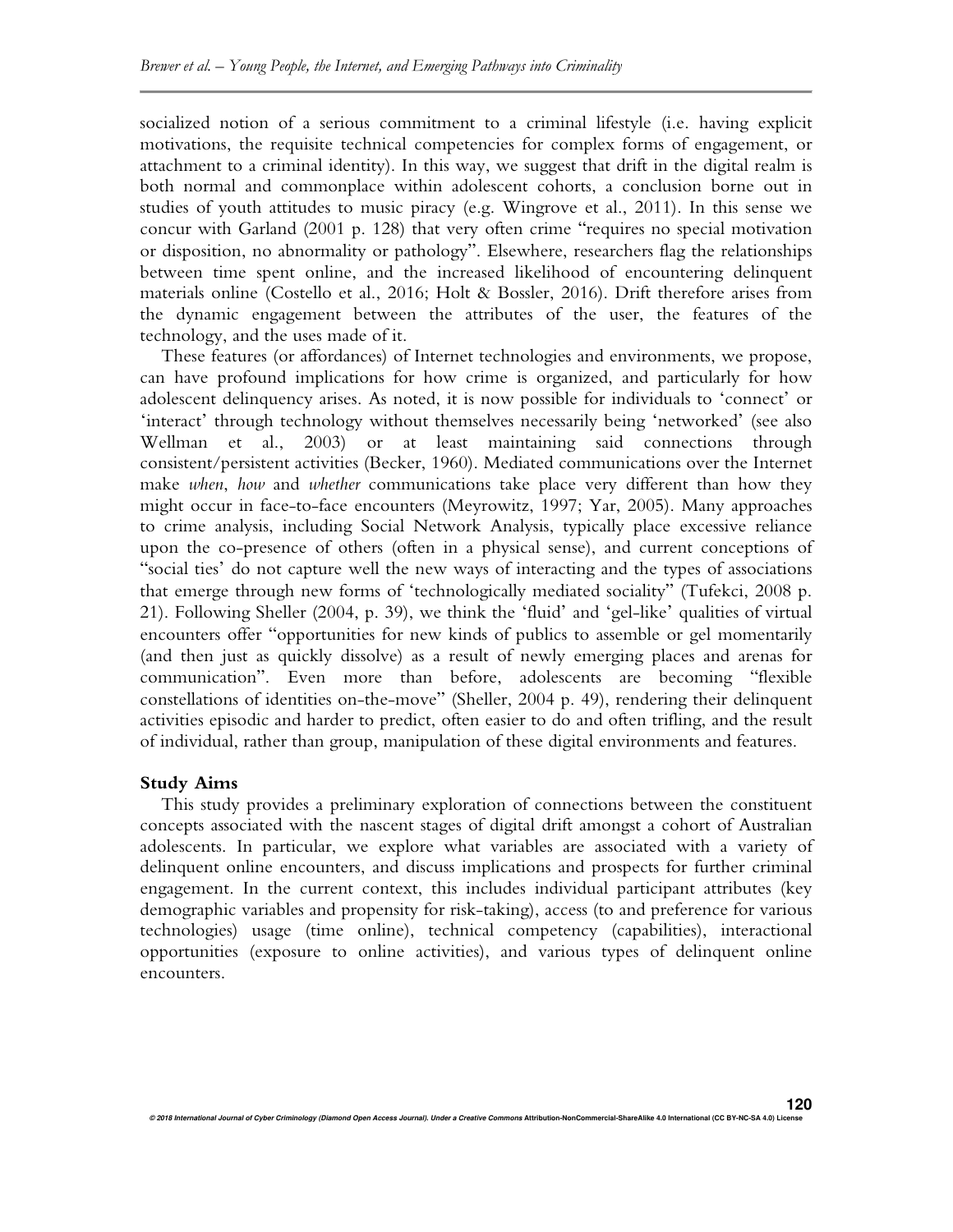

## **Methodology**

#### *Participants and sample*

The participants included an entire cohort of Year 8 students ( $n=43$ ) at a metropolitan secondary school present on the day of data collection, and on whose behalf written consent to participate in the survey had been received from a parent/guardian (see Table 1 for sample description). The school itself was located in an affluent neighborhood of a large Australian city (greater than one million inhabitants), as confirmed by a high score on the *Socio-Economic Indexes for Areas* metric (Australian Bureau of Statistics, 2011).

## *Procedures*

To examine the themes described above, this study draws upon quantitative data collected via a computer-assisted self-report survey, administered by the research team inclass across all homeroom classes over a two-day period in June 2016. Surveys took students on average 25 minutes to complete. Ethics approval was obtained through the host University Social and Behavioral Research Ethics Committee. Further approval was granted by the Head of School, as well as individual classroom teachers. Parents and students were required to provide their consent to participate in this project. Participants were assured that they would remain anonymous, and instructed that they could withdraw from the survey at any time without prejudice.

## *Measures and analytic strategy*

This study uses a variety of measures, based on and adapted from several instruments previously validated by Holt and colleagues (i.e. Holt et al., 2011; Holt et al., 2010; Holt & Kilger, 2012; Li et al., 2015), to explore relationships between delinquent encounters and the key concepts associated with the nascent stages of digital drift - namely, access, usage, technical competencies, interactional opportunity, and participant attributes. Measures of such 'encounters' were constructed to determine the nature and extent of illicit online engagements. These measures were derived from self-report questions constructed to ascertain 12 delinquent encounters over the Internet (be they active or passive), across several thematic areas. These include forms of *harassment* that involve (1) communicating or searching for information about another person after being asked to stop; various forms of *illicit transactions* that include (2) stealing, or (3) buying/selling illicit items online; device *hacking* that involves (4) accessing another's device without permission; *sexual encounters* that involve (5) viewing, or (6) creating sexual/pornographic content; *encountering violence,* insofar as (7) viewing or, (8) creating content approving of violence toward others; *encountering discrimination and bigotry* which, entails (9) viewing or (10) creating content discriminating against others; and involvements that constitute *intellectual property infringements*, including (11) downloading or, (12) distributing copyrighted content. Participants were asked to provide information about the nature and extent of their engagements for each specific encounter (i.e., how often), and their intensity (i.e. the duration of each session). For analytical purposes, 12 separate items (constituent elements of each area) were summed and divided by 12 to create a measure of exposure (0-1) of delinquent Internet engagement where a score of one would represent 100% engagement with all 12 items and a score of zero would represent zero engagement with any.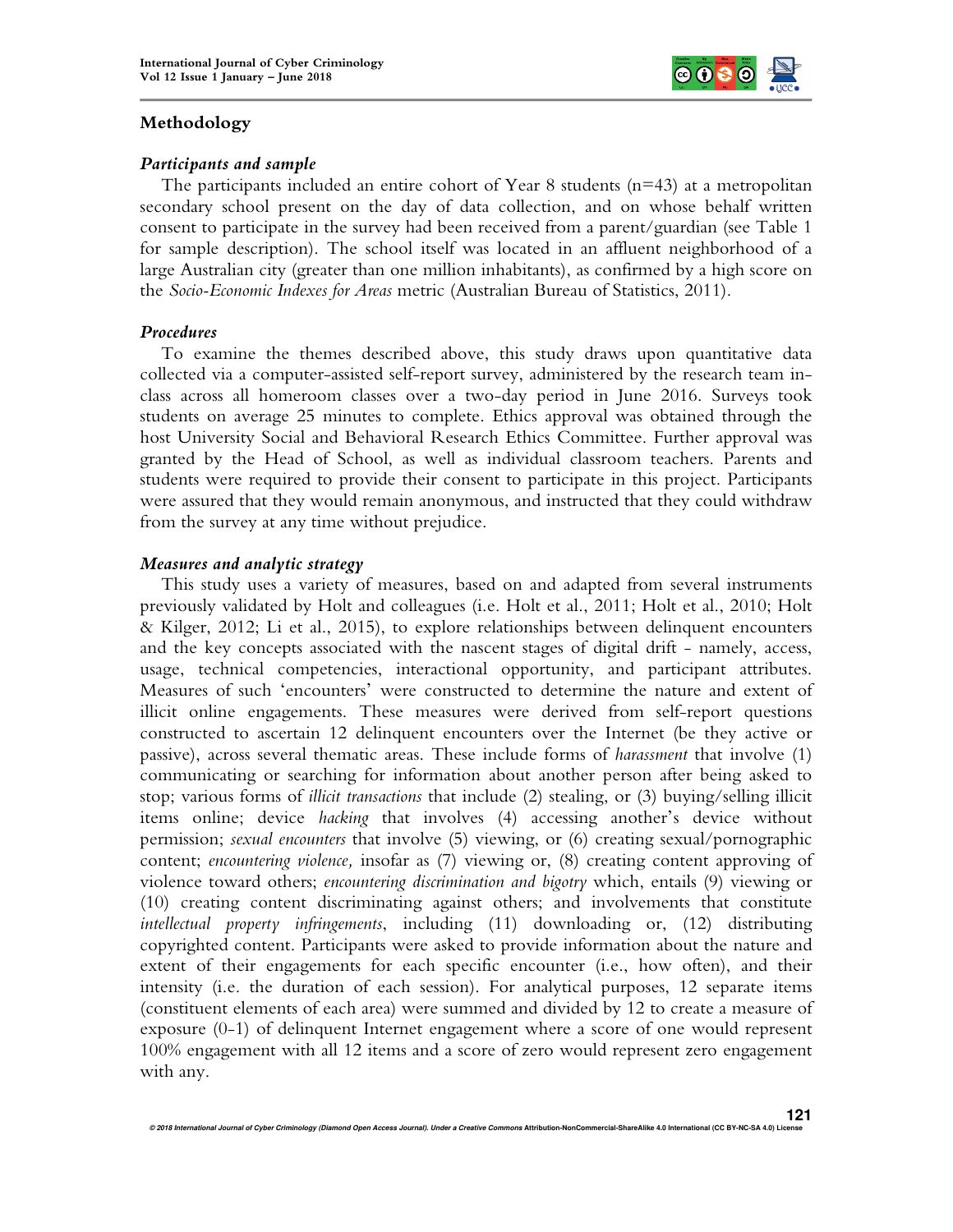The various conceptual elements of digital drift were measured in the following ways. First, *access* was measured using data collected about the spectrum of connected devices participants used to go online (e.g. smartphones, desktops, laptop/tablets), as well as device preferences (estimates of time spent using each device). Second, *usage* was measured as the participant's estimate of the average amount of time spent online daily across all devices.

Third, *technical competency* was measured by assessing a participant's relative competency (i.e. capabilities/digital literacy) using digital technologies (i.e. very/somewhat/not very/not at all comfortable with) using a variety of Internet services, software (e.g. installing applications, dealing with viruses/malware, programming, etc.) and hardware tools (e.g. using external peripherals, etc.). The items were summed to create a technical competency scale.

Fourth, *interactional opportunities* were measured by assessing the extent to which participants had taken up opportunities to access or create content online (based on 15 separate items). Access related items refer to a variety of simple, intermediate and advanced activities, including: (1) using search engines; (2) browsing social media; (3) streaming video and music; (4) seeking out new friends online; (5) banking; (6) shopping online; (7) using file-sharing programs to download/distribute software and music; (8) using VPNs; and, (9) using TOR to navigate the Internet anonymously. Content creation items include: (10) sending emails; (11) instant messaging; (12) uploading photos and videos; (13) engaging in video chats with others; (14) programming/scripting; and (15) working on a web page. In total, the 15 separate items were then summed and divided by 15 to create a measure of exposure (0-1) of generic Internet engagement where a score of one would represent 100% engagement with all 15 items whereas a score of zero would represent zero engagement.

Finally, we examined key related theoretical *individual attributes* including attitudes towards risk-taking behavior and whether respondents engaged in any broad types of offline delinquency. In terms of attitudes towards risk-taking, respondents were asked a series of six questions based on the six ratings of propensity for risk-taking drawn from the *National Longitudinal Survey of Youth, Children and Young Adults* administered in the United States. Respondents rated the following six statements on a four-point Likert scale (strongly disagree, disagree, agree, strongly agree): (1) I often get in a jam because I do things without thinking; (2) I think that planning takes the fun out of things; (3) I have to use a lot of self-control to keep out of trouble; (4) I enjoy taking risks; (5) I enjoy new and exciting experiences, even if they are a little frightening or unusual; and, (6) life with no danger in it would be too dull for me. The items were summed to create a scale reflecting propensity for risk taking, with higher scores reflecting greater willingness to engage in risky activities.

With respect to offline delinquency, respondents were asked whether they had ever engaged in any of the four following behaviors: (1) destroyed/damaged property; (2) stolen something that did not belong to them; (3) used illegal drugs; and, (4) beaten someone up. Respondents were also asked to indicate how many times they had engaged in each of these behaviors in the past 12 months, and whether and how often they were with others when they committed these behaviors.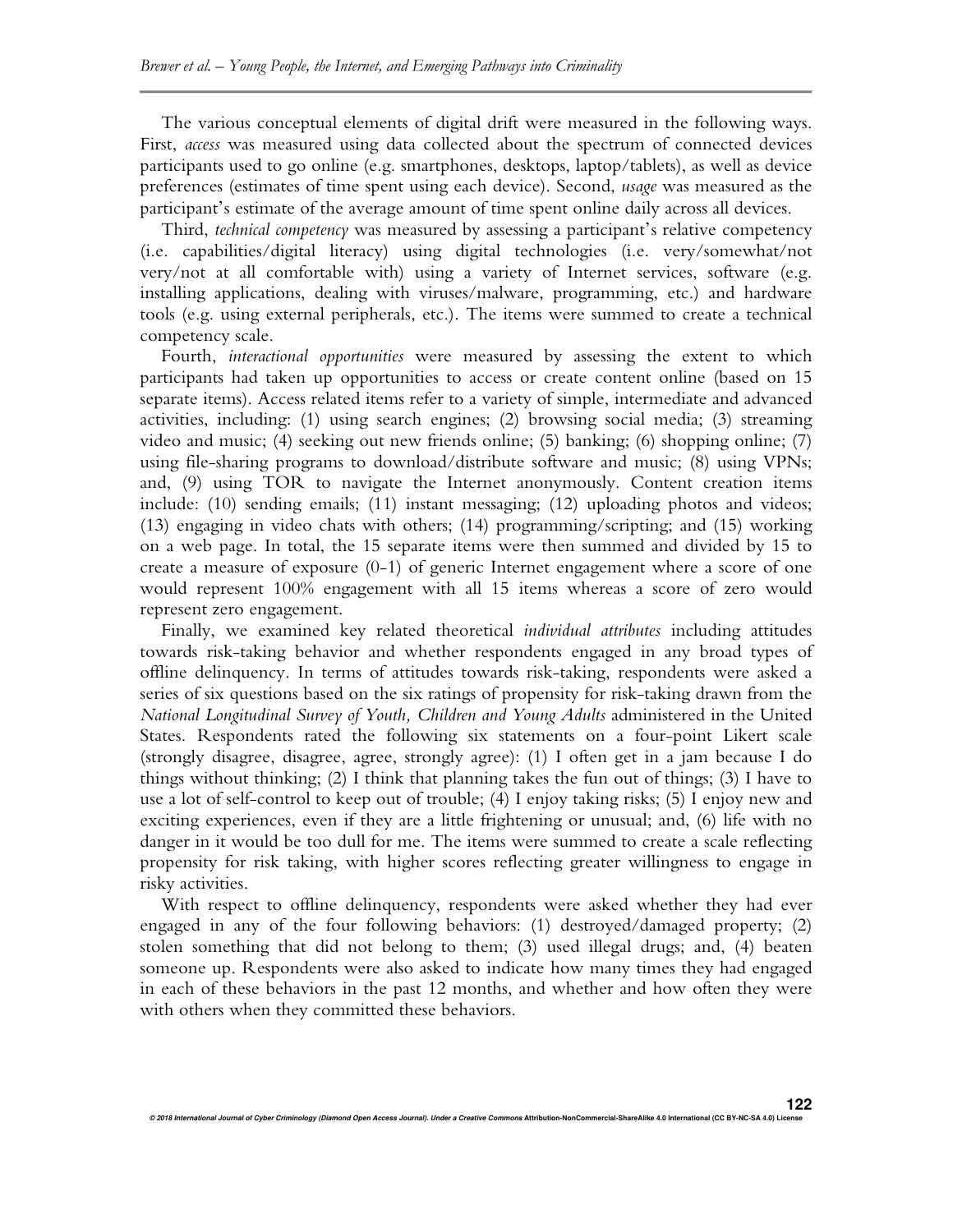

## **Results**

*Participant characteristics and user attributes.* As the sample was composed of a cohort of Year 8 students, participants were aged between 13 and 14. Table 1 shows that the gender of participants was evenly distributed (51.0% male, 49.0% female) and the overwhelming majority were Caucasian (92.9%). In terms of offline delinquency, given the small sample size and relatively low base-rate of self-reported delinquency, we recoded the four types of offline delinquency into a variable reflecting 'any' offline delinquency. Just under onefifth of participants (18.6%) reported engaging in any form of such delinquency, and although males were overrepresented in reporting having engaged in delinquency, this relationship was not statistically significant. On the other hand, males were marginally more likely than females to score higher in terms of propensity for risk-taking.

| Participant characteristics and Internet use    | Total sample $(n=43)$ |
|-------------------------------------------------|-----------------------|
|                                                 | $\% / x({\rm sd})$    |
| Participant attributes                          |                       |
| Gender                                          |                       |
| Male                                            | 51.2%                 |
| Female                                          | 48.8%                 |
| Caucasian                                       | 92.9%                 |
| Risk-taking scale $(\alpha=0.74)$               | 2.5(0.5)              |
| Delinquency (any/not online)                    | 18.6%                 |
| Devices used to go online in the past year      |                       |
| Desktop computer                                | 53.5%                 |
| Laptop/tablet                                   | 100.0%                |
| Smartphone                                      | 93.0%                 |
| Internet usage                                  |                       |
| Avg. hours per day in last year spent<br>online | 4.7(2.4)              |
| Avg % of time on desktop computers.             | 15.1 (19.9) %         |
| Avg % of time on Laptop/tablet                  | 61.0 $(24.2)$ %       |
| Avg % of time on smartphone                     | 33.5 (22.6) %         |

| Table 1. Individual attributes, access and usage |  |  |  |  |
|--------------------------------------------------|--|--|--|--|
|--------------------------------------------------|--|--|--|--|

*Access* and *usage:* In this particular school, all students are provided with a laptop/tablet upon commencement of their studies, and accordingly, they have all used this medium to go online. The vast majority (93.0%) also reported using a smartphone to access the Internet, while approximately half indicated using desktop computer (53.5%). Participants reported an average of approximately five hours per day online  $(x=4.7, sd=2.4)$ , and of this time, reported that approximately two-thirds of it (61.0%) was spent accessing the Internet on their laptop/tablets, followed by smartphones (33.5%) and finally desktop computers (15.1%).

*Technical competencies:* Participants were asked to rank their level of comfort performing various technical functions with software and hardware (measured as a five-point Likert scale). Table 2 shows the dichotomized proportion of participants who reported feeling either somewhat or very comfortable (comfortable, hereafter) performing selected tasks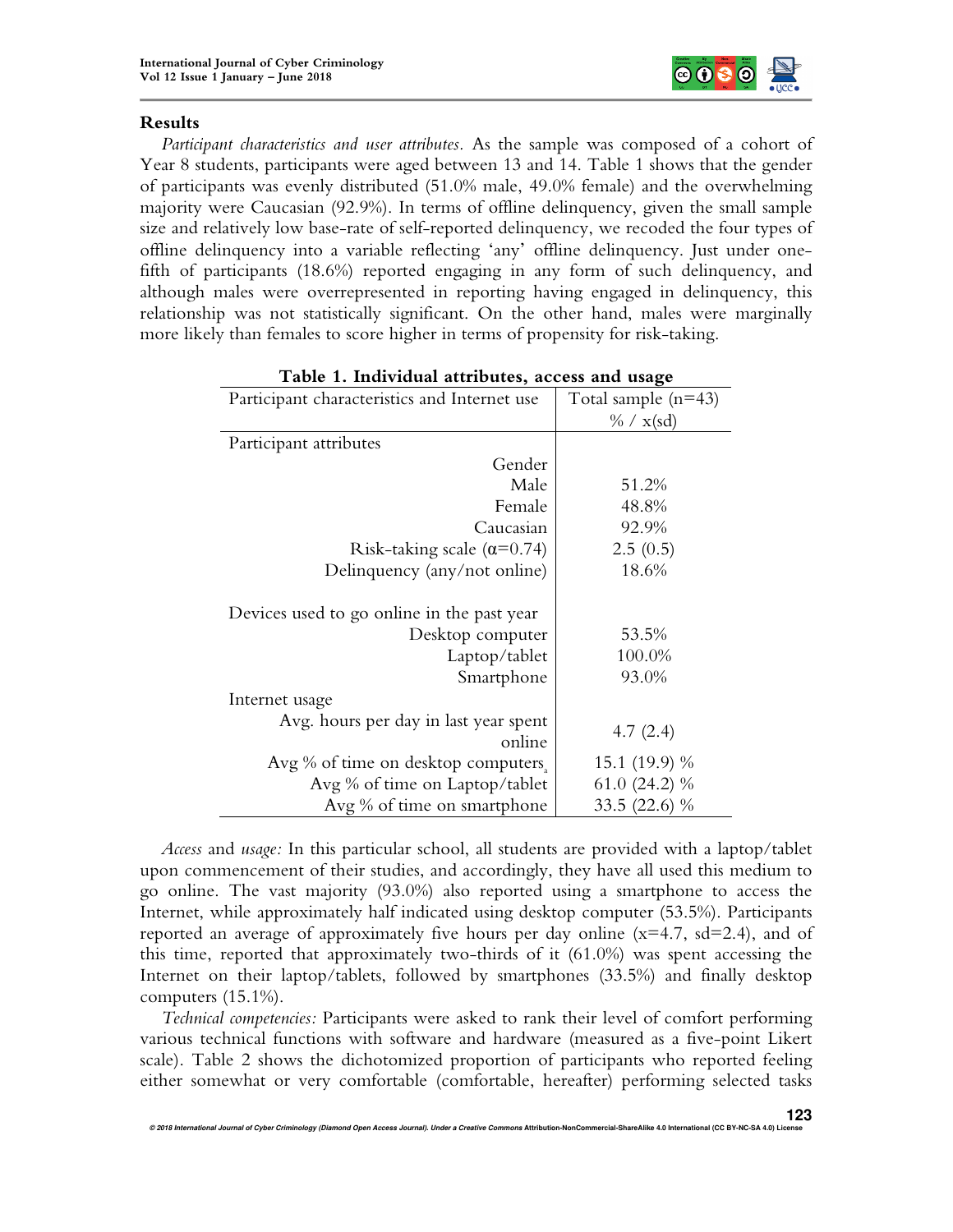(ordered according to the prevalence). The vast majority of respondents (i.e. >75%) reported feeling comfortable installing computer and smartphone software and setting up external hardware devices such as printers. Smaller proportions reported being comfortable with technical tasks involving installing/configuring networks (43.9%), using programming languages (39.5%), reinstalling operating systems (37.2%) and/or configuring antivirus/malware protection programs (35.7%). Finally, less than one-fifth of the participants reported being comfortable using alternate operating systems such as Linux  $(17.5\%)$ .

| Item                                  | Proportion reporting<br>somewhat/very comfortable |  |  |  |
|---------------------------------------|---------------------------------------------------|--|--|--|
|                                       | Total sample $(n=43)$                             |  |  |  |
| 1. Adding ext. hardware               | 83.7%                                             |  |  |  |
| (USB/printers)                        |                                                   |  |  |  |
| 2. Installing software (computer)     | 81.4%                                             |  |  |  |
| 3. Installing software (smartphone)   | 76.7%                                             |  |  |  |
| 4. Installing/config. network at home | 43.9%                                             |  |  |  |
| 5. Using comp. prog. Lang.            | 39.5%                                             |  |  |  |
| 6. Reinstalling an OS                 | 37.2%                                             |  |  |  |
| 7. Antivirus/malware config.          | 35.7%                                             |  |  |  |
| 8. Using an OS like Linux             | 17.5%                                             |  |  |  |
| Technical competency scale            |                                                   |  |  |  |
| $(a=0.87)$                            | $x=2.7$ sd=0.8                                    |  |  |  |

**Table 2. Technical competencies** 

Note. Digital literacy scale items coded as: 1=not at all comfortable, 2=not very comfortable, 3=somewhat comfortable, 4=comfortable, 5=very comfortable.

*Interactional opportunities:* In Table 3, the extent of Internet use and exposure to online activities is ordered by prevalence and frequency and are organized into two categories. The first is generic Internet activities that provide an overall measure of exposure to and familiarity with navigating the Internet. These items are those presented in Table 3 that are not bolded. The most prevalent types of online activity reported by a majority of participants (56-100%) involved such basic activities as using search engines, emailing, streaming videos or music, sending instant messages and social networking. These specific activities were also among the most frequent activities reported, all somewhere between several times a week to several times a day.

*Delinquent online encounters:* Table 3 also includes the various activities used to measure online encounters (bolded items). Just under one-third (30.2%) of participants reported they had illegally downloaded copyrighted material at some point previously, and just one-quarter (25.6%) reported viewing discriminatory material online. The next most commonly reported encounter was having viewed sexual content (11.6%), and the remaining forms were reported by a few individuals, with the frequency of specific activities suggests that they were infrequent and intermittent. Only five respondents reported viewing content online that encouraged violence, four accessed another person's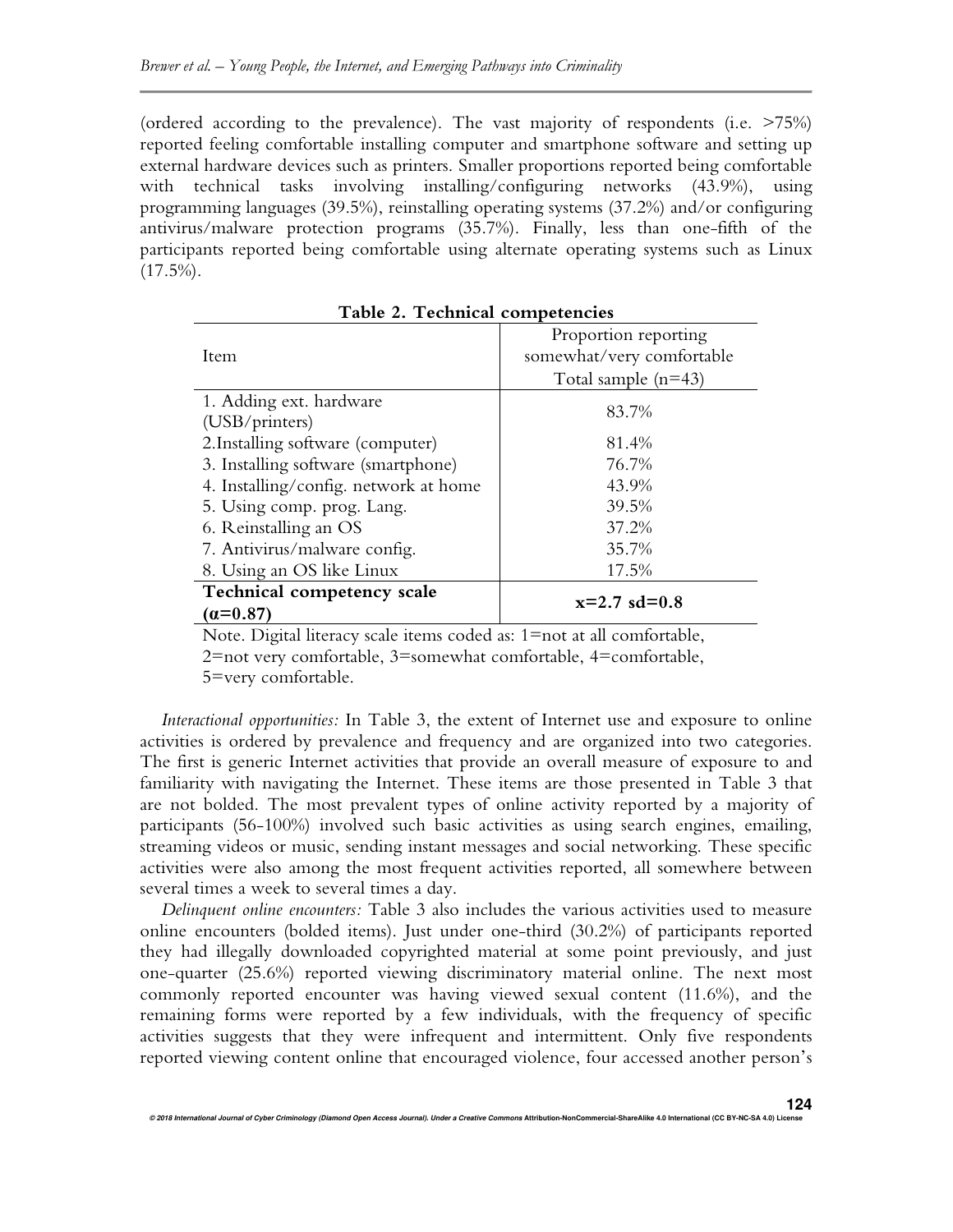

device over the Internet without permission, and one individual reported online theft or actively encouraged violence through online mechanisms.

| $\frac{1}{2}$ of moderational opportunities and $\frac{1}{2}$ or actually $\frac{1}{2}$ |                       |            |  |  |
|-----------------------------------------------------------------------------------------|-----------------------|------------|--|--|
|                                                                                         | Total sample $(n=43)$ |            |  |  |
|                                                                                         | Prevalence            | Frequency, |  |  |
|                                                                                         |                       | x(sd)      |  |  |
| Ever used search engines                                                                | 100.0%                | 4.5(0.7)   |  |  |
| Sent/received email                                                                     | 97.7%                 | 3.2(1.4)   |  |  |
| Streamed videos or music online.                                                        | 95.3%                 | 3.9(1.4)   |  |  |
| Sent instant messages                                                                   | 93.0%                 | 4.0(1.5)   |  |  |
| Uploaded personal photos or videos.                                                     | 79.1%                 | 1.6(1.5)   |  |  |
| Checked/posted messages to networking sites                                             | 74.4%                 | 2.7(2.1)   |  |  |
| Sought out new friends on social media                                                  | 62.8%                 | 1.5(1.7)   |  |  |
| Used a webcam to send live video                                                        | 62.8%                 | 1.4(1.5)   |  |  |
| Shopped in online stores                                                                | 55.8%                 | 0.7(0.9)   |  |  |
| Illegal download                                                                        | 30.2%                 | 0.6(1.2)   |  |  |
| Seen discriminatory material                                                            | 25.6%                 | 0.3(0.4)   |  |  |
| Computer programming/scripting                                                          | 25.6%                 | 0.5(1.0)   |  |  |
| Worked on a personal website,                                                           | 18.6%                 | 0.3(0.9)   |  |  |
| Used a VPN <sub>s</sub>                                                                 | 14.0%                 | 0.2(0.6)   |  |  |
| Ever done online banking,                                                               | 14.0%                 | 0.2(0.7)   |  |  |
| Seen sexual content                                                                     | 11.6%                 | 0.2(0.7)   |  |  |
| Seen online content encouraging violence                                                | 11.6%                 | 0.1(0.3)   |  |  |
| Used file sharing programs                                                              | 9.3%                  | 0.1(0.5)   |  |  |
| Accessed another person's device                                                        | 9.3%                  | 0.2(0.6)   |  |  |
| Used programs such as TOR                                                               | 2.3%                  | 0.1(0.5)   |  |  |
| Stolen something online                                                                 | 2.3%                  | 0.0(0.2)   |  |  |
| <b>Encouraged violence online</b>                                                       | 2.3%                  | 0.0(0.2)   |  |  |
| Illegal upload                                                                          | 0.0%                  |            |  |  |
| Taken revealing pictures of self or others                                              | 0.0%                  |            |  |  |
| Sent or posted discriminatory material                                                  | 0.0%                  |            |  |  |
| Bought/sold something illegal                                                           | 0.0%                  |            |  |  |
| Harassment of others                                                                    | 0.0%                  |            |  |  |

## **Table 3. Interactional opportunities and cyber-deviance (n=43)**

Note. Cyber-deviance items bolded. Frequency based on the following scale: 0=never, 1=less than weekly, 2=once x week, 3=several x week, 4=once x day, 5=several x day.

a. Low expected cell counts

Table 4 (Part A) displays scales measuring the variety of delinquent encounters and non-delinquent online activity of participants in the study. The entire cohort, unsurprisingly, admitted to non-delinquent activities online. However, the average score on the variety scale was 0.5, indicating that on average, participants engaged with approximately half of the non-delinquent online activities queried.

Overall, approximately half (48.8%) of respondents reported having a delinquent online encounter in one form or another. Among these respondents, the average score on the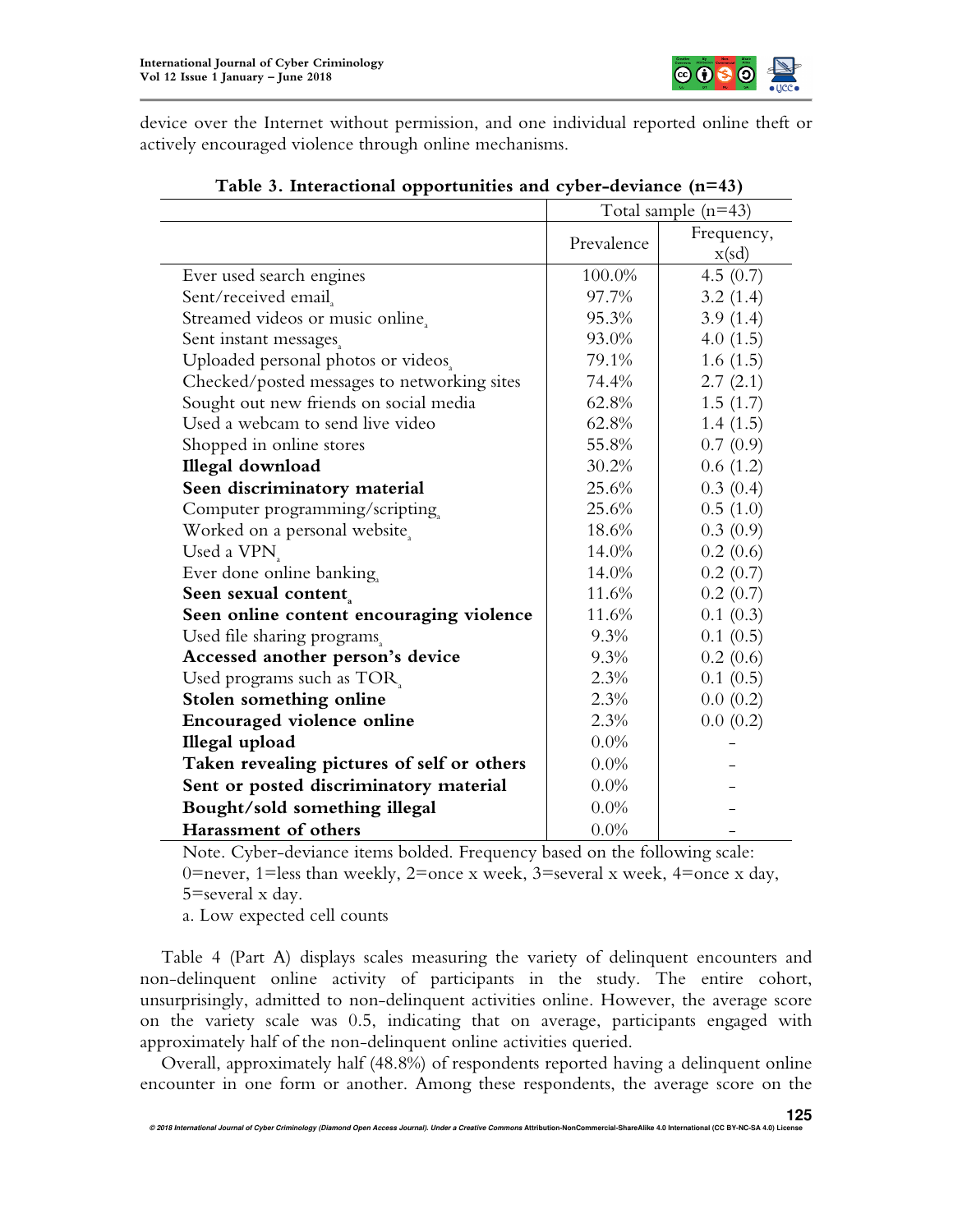variety scale of online delinquency was 0.1, indicating that on average these individuals encountered only approximately 10% of the items queried, or in other words, only a single form of delinquent encounter. Given the low Cronbach alpha value for this scale, individual items were scrutinized further (see Table 4). The intermittent engagement with delinquency online was reflected to some extent in terms of the modal duration of engagement in delinquent activities. As illustrated in Table 4 (Part B), modal duration amongst delinquent encounter items was episodic for nearly all participants at 0-5 minutes per session.

| Table 4. INature and extent of cyber-deviance        |                              |  |  |  |  |  |  |  |
|------------------------------------------------------|------------------------------|--|--|--|--|--|--|--|
| A.                                                   | Total sample $(n=43)$        |  |  |  |  |  |  |  |
|                                                      | x(sd), range                 |  |  |  |  |  |  |  |
| Interactional opportunities                          |                              |  |  |  |  |  |  |  |
| Prevalence                                           | 100.0%                       |  |  |  |  |  |  |  |
| Variety $(\alpha=0.63)$ ,                            | $0.5(0.1)$ range= 0.3-0.9    |  |  |  |  |  |  |  |
|                                                      |                              |  |  |  |  |  |  |  |
| Cyber-deviance                                       |                              |  |  |  |  |  |  |  |
| Prevalence                                           | 48.8%                        |  |  |  |  |  |  |  |
| Variety $(\alpha=0.49)$                              | 0.1 (0.1) range = $0.0$ -0.3 |  |  |  |  |  |  |  |
| <b>B.</b>                                            |                              |  |  |  |  |  |  |  |
| Modal duration of activities for those reporting     |                              |  |  |  |  |  |  |  |
| cyber-deviance items                                 |                              |  |  |  |  |  |  |  |
|                                                      |                              |  |  |  |  |  |  |  |
| Illegal download $(n=12)$                            | $0-5$ min                    |  |  |  |  |  |  |  |
| Seen discriminatory material $(n=10)$                | $0-5$ min                    |  |  |  |  |  |  |  |
| Seen sexual content $(n=5)$                          | $0-5$ min                    |  |  |  |  |  |  |  |
| Accessed another person's device $(n=4)$             | $6-15$ min                   |  |  |  |  |  |  |  |
| Seen online content that encourages violence $(n=4)$ | $0-5$ min                    |  |  |  |  |  |  |  |
| Encouraged violence online $(n=1)$                   | $0-5$ min                    |  |  |  |  |  |  |  |
| Stolen something online $(n=1)$                      |                              |  |  |  |  |  |  |  |
| C.                                                   |                              |  |  |  |  |  |  |  |
| Exposure types cyber-deviance (prevalence)           |                              |  |  |  |  |  |  |  |
| Intellectual property infringements                  | 30.2%                        |  |  |  |  |  |  |  |
| Discrimination and bigotry                           | 25.6%                        |  |  |  |  |  |  |  |
| Advocating violence                                  | 14.0%                        |  |  |  |  |  |  |  |
| Sexual activity <sub>b</sub>                         | 11.6%                        |  |  |  |  |  |  |  |
| Hacking                                              | 9.3%                         |  |  |  |  |  |  |  |
| <b>Illicit transactions</b>                          | 2.3%                         |  |  |  |  |  |  |  |
| Harassment                                           | 0.0%                         |  |  |  |  |  |  |  |

**Table 4. Nature and extent of cyber-deviance** 

Note. Section B: respondent that indicated they stole something online did not report the duration of the activity.

a. Variety scales  $=$  sum of different activity per category/#of items. Internet use and familiarity

= 15 items. Cyber-deviance: maximum variety score = 12 items.

Table 4 (Part C) displays the prevalence of delinquent encounter response items arranged according to the seven thematic areas of involvement. Here, the most prevalent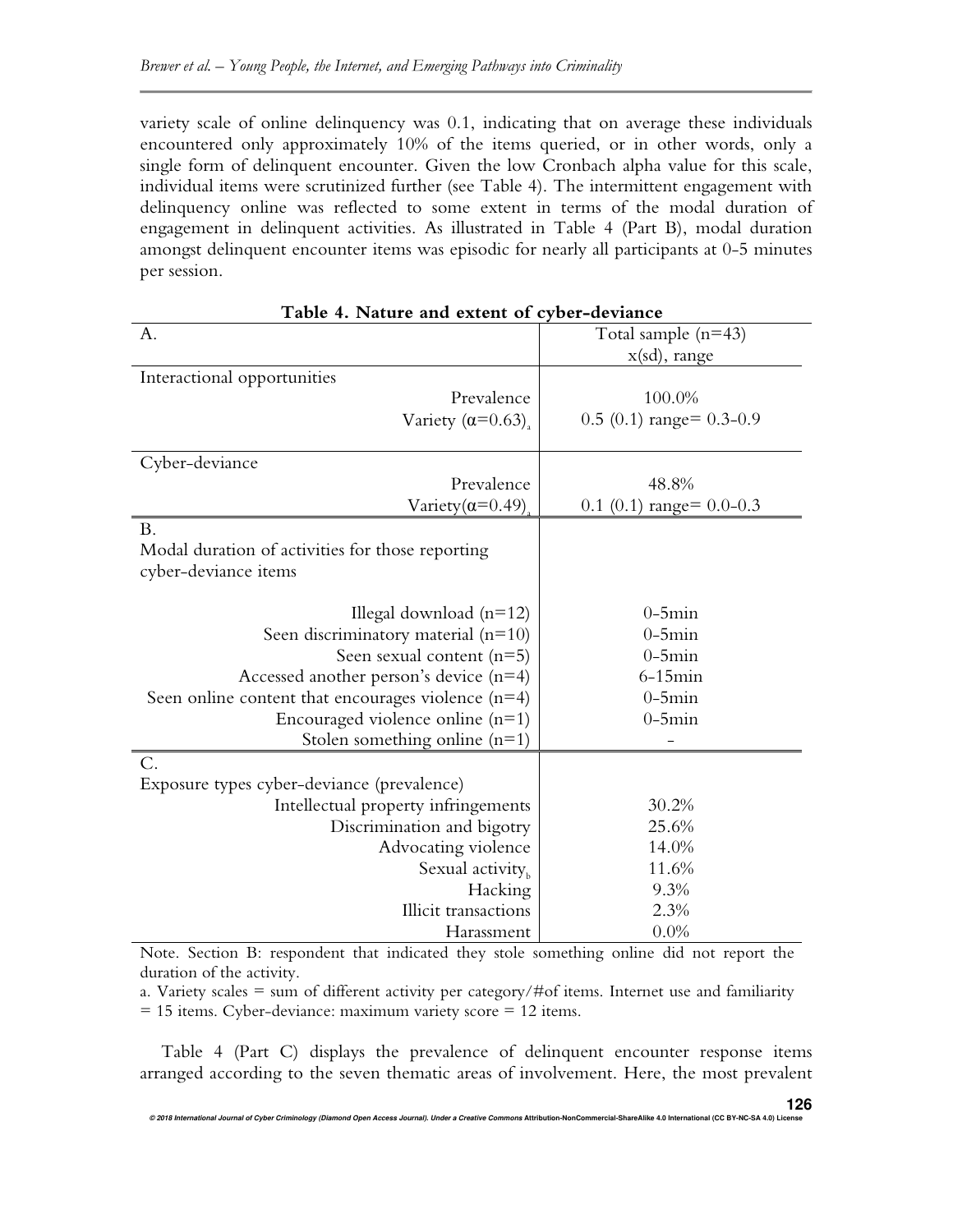

encounters were evident in the conceptual category of intellectual property infringements, just under one-third of the sample (30.2%) reported engaging in these activities. This was followed by both active and passive encounters involving discriminatory (25.0%) violent (14.0%) and sexual (11.6%) content. Only one individual reported engaging in illicit transactions and none reported perpetrating harassment online.

We conducted a series of Pearson correlations to explore some preliminary conceptual relationships between delinquent encounters and the other variables pertinent to the concept of digital drift examined in this study (Table 5). Males scored marginally higher on propensity for risk-taking than females (*r*=0.27, *p<.10*), higher on technical competency  $(r=0.40, p<0.1)$ , and were more likely to access, or come across, sexual content online (*r*=0.35, *p<.05*) in keeping with prior research (e.g. Holt & Bossler, 2016; Marcum et al., 2014). Not surprisingly, there was a moderate correlation between propensity for risk-taking and offline delinquency; those scoring higher on propensity for risk-taking were more likely to report engagement in offline delinquent behaviors (*r*=0.47,  $p<.01$ ). A similar relationship was evident with respect to delinquent online encounters; those scoring higher on propensity for risk-taking showed more engagement in terms of the variety of online encounters  $(r=0.46, p<0.1)$ . Furthermore, there were similarly moderate correlations between risk-taking and the specific types of online encounter, with the exception of hacking and illicit transactions. Though these two latter forms of deviance were among those with the lowest prevalence in the sample, they may also reflect the connection between higher levels of self-control and involvement in serious forms of cybercrime generally (see Holt & Bossler, 2016 for review).

المراجات المواطن والأساب

| l'able 5. Correlation matrix                                                                                                                                                                                                                                     |                          |        |         |                          |                          |          |         |                          |          |         |         |                          |
|------------------------------------------------------------------------------------------------------------------------------------------------------------------------------------------------------------------------------------------------------------------|--------------------------|--------|---------|--------------------------|--------------------------|----------|---------|--------------------------|----------|---------|---------|--------------------------|
| Item.                                                                                                                                                                                                                                                            | ι.                       | 2.     | 3.      | 4.                       | 5.                       | 6.       | 7.      | 8.                       | 9.       | 10.     | 11.     | 12.                      |
| $1.$ Gender                                                                                                                                                                                                                                                      | $\overline{\phantom{0}}$ | $.27+$ | .11     | $.40**$                  | $-.07$                   | .02      | $-.07$  | $-.17$                   | $-.01$   | $.35*$  | .15     | $-.16$                   |
| 2. Risk-taking scale                                                                                                                                                                                                                                             |                          | $-$    | $.47**$ | $.30+$                   | $-.10$                   | $.46***$ | $.27 +$ | $.31*$                   | $.30*$   | $.38*$  | .17     | $-.05$                   |
| 3. Any delinquency (offline)                                                                                                                                                                                                                                     |                          |        | -       | .22                      | .27                      | $.45**$  | $.47**$ | $.41**$                  | $-.02$   | .20     | .05     | $.32*$                   |
| 4. Technical competency scale                                                                                                                                                                                                                                    |                          |        |         | $\overline{\phantom{a}}$ | .08                      | .03      | $-.02$  | .13                      | $-.05$   | .09     | $-.15$  | .14                      |
| 5. Interactional opportunities variety scale                                                                                                                                                                                                                     |                          |        |         |                          | $\overline{\phantom{a}}$ | .15      | .06     | $.39**$                  | .02      | $-.21$  | .07     | .07                      |
| 6. Cyber-deviance variety scale                                                                                                                                                                                                                                  |                          |        |         |                          |                          | $\equiv$ | $.80**$ | $.51$ **                 | $.56***$ | $.54**$ | $.45**$ | .28                      |
| 7. Intellectual property infringement,                                                                                                                                                                                                                           |                          |        |         |                          |                          |          | -       | $.31*$                   | .17      | $.39**$ | $.31*$  | .23                      |
| 8. Discrimination and bigotry,                                                                                                                                                                                                                                   |                          |        |         |                          |                          |          |         | $\overline{\phantom{a}}$ | .07      | $-.05$  | $-.19$  | .26                      |
| 9. Advocating violence,                                                                                                                                                                                                                                          |                          |        |         |                          |                          |          |         |                          |          | .27     | $.33*$  | $-.06$                   |
| 10. Sexual activity,                                                                                                                                                                                                                                             |                          |        |         |                          |                          |          |         |                          |          | -       | .13     | $-.06$                   |
| 11. Hacking                                                                                                                                                                                                                                                      |                          |        |         |                          |                          |          |         |                          |          |         | -       | $-.05$                   |
| 12. Illicit transactions                                                                                                                                                                                                                                         |                          |        |         |                          |                          |          |         |                          |          |         |         | $\overline{\phantom{a}}$ |
| the control of the control of the control of the control of the control of the control of the control of the control of the control of the control of the control of the control of the control of the control of the control<br>the contract of the contract of |                          |        |         |                          |                          |          |         |                          |          |         |         |                          |

 $+p<.10$ ,  $\star_p<.05$ ,  $\star\star_p<.01$ 

Note.

 $a.$  0=female, 1=male.

b. Point-biserial correlation.

As expected, technical competency was not related to any of the online delinquent encounter items. This may be due to the fact that delinquent encounters online are predominantly of a less serious nature and do not necessarily require stable criminal commitments (and thus enhanced technical capabilities). On the other hand, interactional opportunities scale was associated with at least one form of delinquent encounter: viewing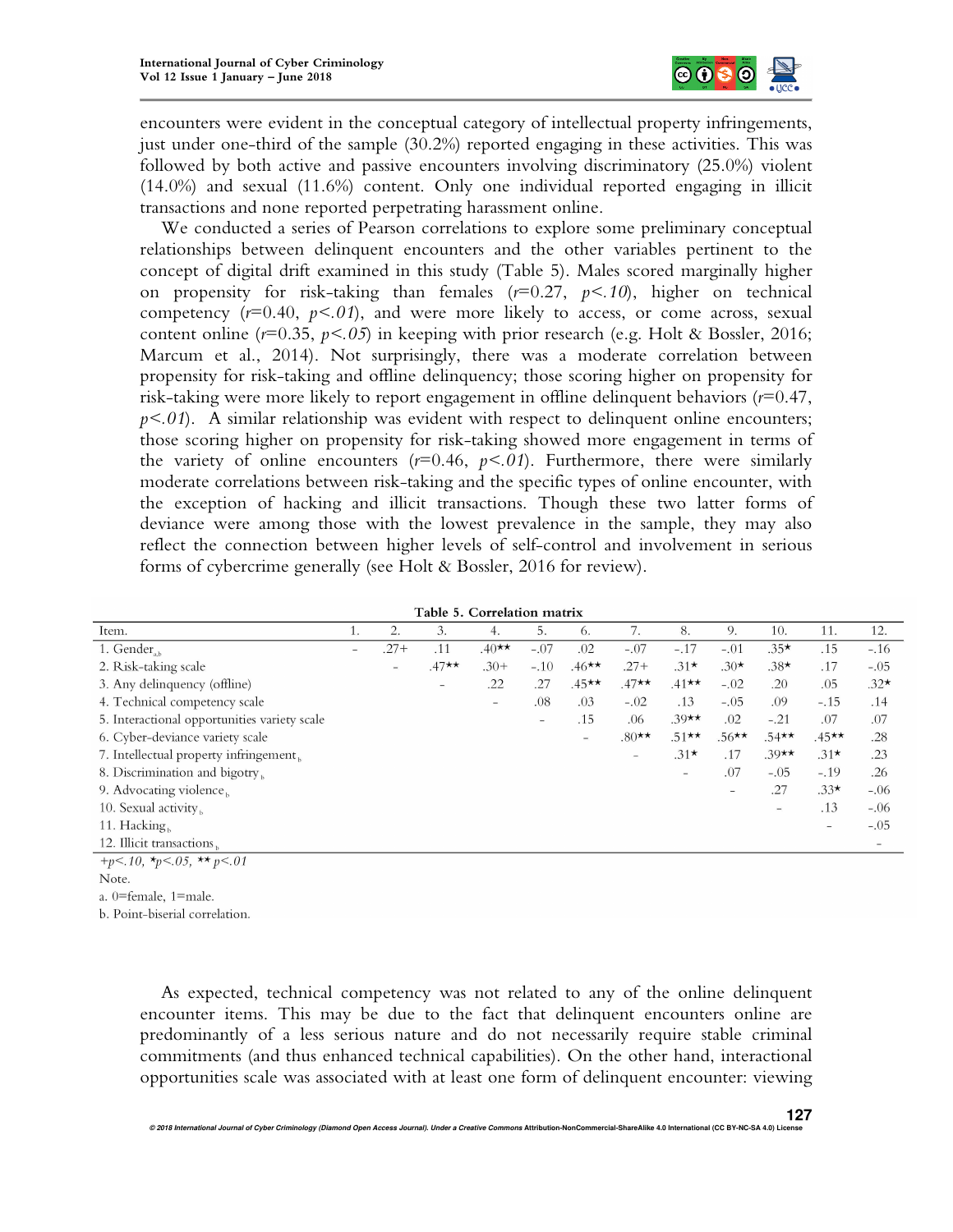discriminatory content  $(r=0.39, p<0.1)$ . As we hypothesize above, and consistent with the previous work of Costello et al. (2016), it is suggested that these individuals may be more likely to come across such material, either intentionally or unintentionally, through increased exposure to opportunities online. These results possibly point to differences in how young adolescents come across and engage with different materials online. The likely influence of offline activities and associations, as well as the different affordances encountered through online activity, requires further examination in future research.

At the same time, the results point to some congruence between online and offline delinquency, and may emerge quite early in adolescence. In this sample of young adolescents, there were moderate to strong correlations between having engaged in offline delinquency and delinquent online encounters (variety measure) (*r*=0.45, *p<.01*). Furthermore, relationships were also evident between offline delinquency and specific types of online encounters, particularly intellectual property infringement (*r*=0.47, *p<.01*) and discrimination and bigotry  $(r=0.41, p<0.1)$ . Again, although these findings are based on a small sample, the results suggest some association between delinquency in the realworld and online, consistent with other larger studies (e.g. Udris, 2016). Moreover, the results from this current analysis indicate that there may be specific patterns in terms of the development of delinquency and engagement in particular forms of problematic online behavior (see also Holt & Bossler, 2016).

#### **Discussion**

The current exploratory study was based on a small cohort of early teenagers in Australia and the findings offer some important initial insights into the emergence of adolescent delinquency in digital contexts. Overall, delinquent encounters, on- and offline were reported by a considerable proportion of the participants. Adolescents experiencing such delinquent encounters can be characterized by a higher propensity for risk-taking than their non-delinquent counterparts, and their online activities paralleled offline delinquency (e.g. Holt & Bossler, 2016; Marcum et al., 2014). While some forms of online encounters were more prevalent than others, particularly intellectual property infringement and viewing discriminatory material, the findings are too preliminary to suggest whether specific developmental pathways are evident. Any specific relationships that emerged between these delinquent online encounters may simply be artifacts of a relatively high base-rate of those activities within a relatively small sample.

Nonetheless, these results shed initial insight into the early encounters of some young adolescents with delinquent behavior in a digital world. On the one hand, pirating content using the Internet is an active engagement where youth may or may not know, appreciate or care about any potential consequences of their actions (see Holt & Bossler, 2016 for review of these themes). On the other hand, the implications of inadvertently stumbling across particular content on the Internet, be it discriminatory, sexual, violent or otherwise, are not well understood in terms of their impact or influence subsequently on other aspects of online delinquency (Diamond & Bachmann, 2015). The adolescents in the current study reported a vast range of, and frequent, engagement with digital technologies and the Internet which increases the likelihood of exposure to what may be considered deviant or harmful material. Participants reported using search engines, streaming media, and communicating digitally once a day or more, making it more likely that they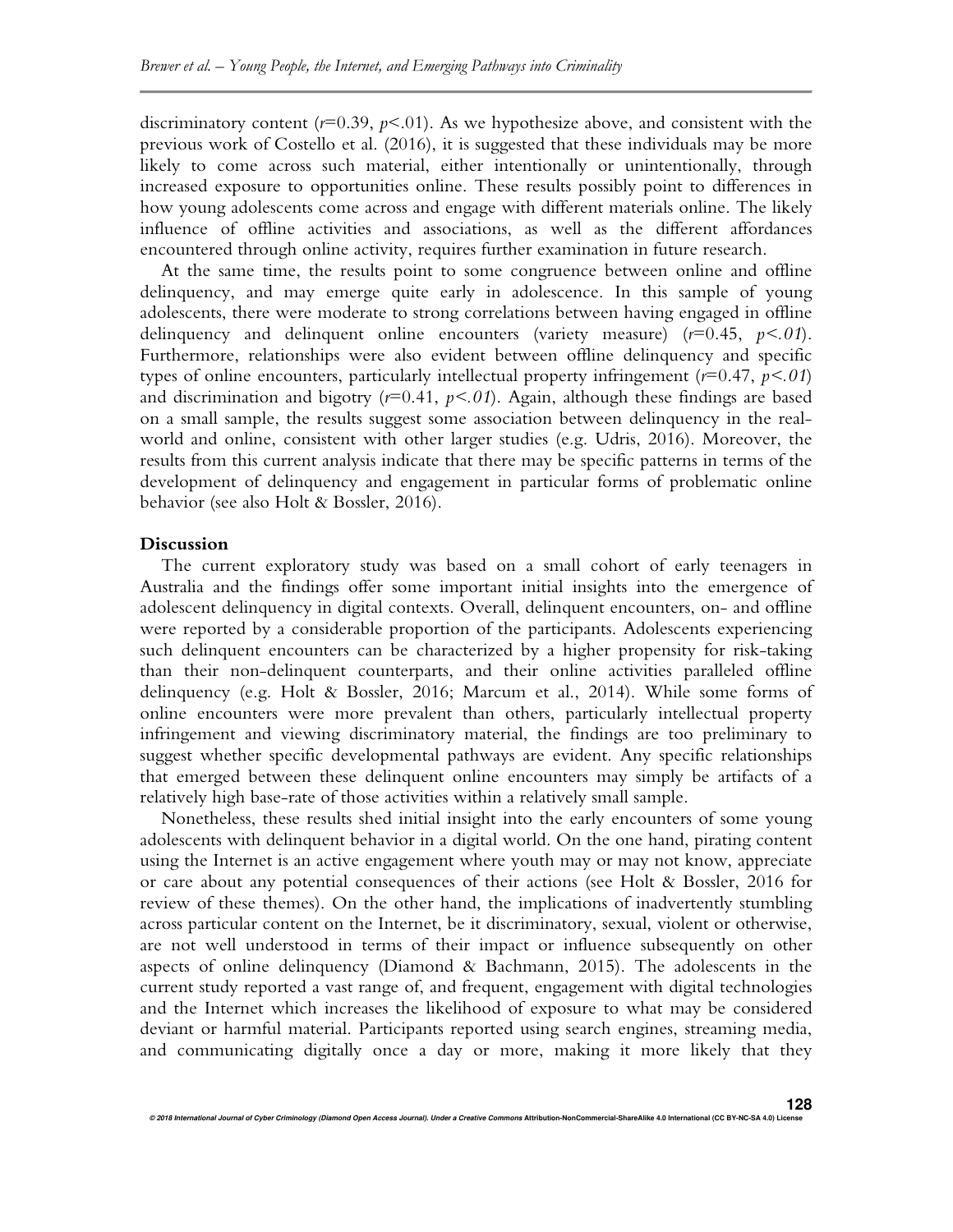

experience 'accidental' or 'unpredictable' exposure to deviant material or delinquent others.

As with certain types of crimes, certain forms of online delinquency have a higher requisite skill level (e.g. hacking). What is clear in the current study is that among young adolescents, more complex forms of online delinquency had yet to emerge. As educational institutions increasingly focus on early skills development in technical knowledge (e.g. coding classes at school, exposure to new technologies) it will be critical to understand if and when this exposure plays a role in engaging in new or more complex illicit behaviors.

In terms of engagement in online deviance, while about half of the sample reported having any delinquent online encounters, their overall involvement was sporadic or intermittent at best. Of these adolescents, the modal duration across the wide range of delinquent online activities reported was very low (i.e. 0-5 minutes total session duration), suggesting very low engagement with these type of behaviors, and rather, likely reflect more a fleeting curiosity. Elsewhere, new media scholars have noted different degrees of online engagement by users, including the category of 'timid encounters' (see Bossewitch & Sinnreich, 2012). At this stage of life, we might anticipate more 'timid encounters' than a few years later into adolescence. Such early tentative engagements are certainly consistent with the idea of being a step on a pathway to greater criminal engagement, or alternately could reflect the outer limit of some users' exposure to risky Internet behavior. Although the sample is small, the base rate of both delinquency (digital and of a nondigital kind) is relatively low and in line with what would be expected based on samples from the general population, particularly from among young adolescents. Future work studying such pathways into criminality would be well served to not only study larger adolescent cohorts, but also to track the patterns, and especially the escalation, of involvements (whether it be seriousness, frequency, or intensity of delinquent activities online) longitudinally over time. Recognizing this gap, the authors have embarked upon such a longitudinal project, funded through the Australian Research Council, involving a larger cohort of adolescents across secondary schools in a large Australian city.

#### **Conclusion**

The aim of this study was to explore the potential basis for early pathways into cybercrime through a review of pertinent theoretical literature, and particularly *digital drift* (Goldsmith & Brewer, 2015), and to undertake an empirical exploration of associated variables via a study of a cohort of Australian adolescents. The results of this study provide some initial empirical evidence on relationships between the prevalence of online delinquent encounters among adolescents and their uses of various technologies and services (including interactional opportunity and usage). It also showed that the nature and extent of these encounters by this cohort appeared to be in their infancy, with delinquent involvements being episodic and at the least-serious end of the spectrum. The results also suggest the importance of other developmental considerations pertinent to adolescents, including measures of risk-taking and delinquency in offline settings.

We acknowledge that this study suffered from several methodological limitations. First, it is based on a small convenience sample from a single school in an affluent Australian suburb. Therefore, the results cannot be generalized to other contexts in either developed and/or developing nations. Furthermore, in terms of developing nations, differences in technical infrastructure compared to developed nations possibly may introduce stark contrasts with respect to the nature and extent of delinquent encounters online, and is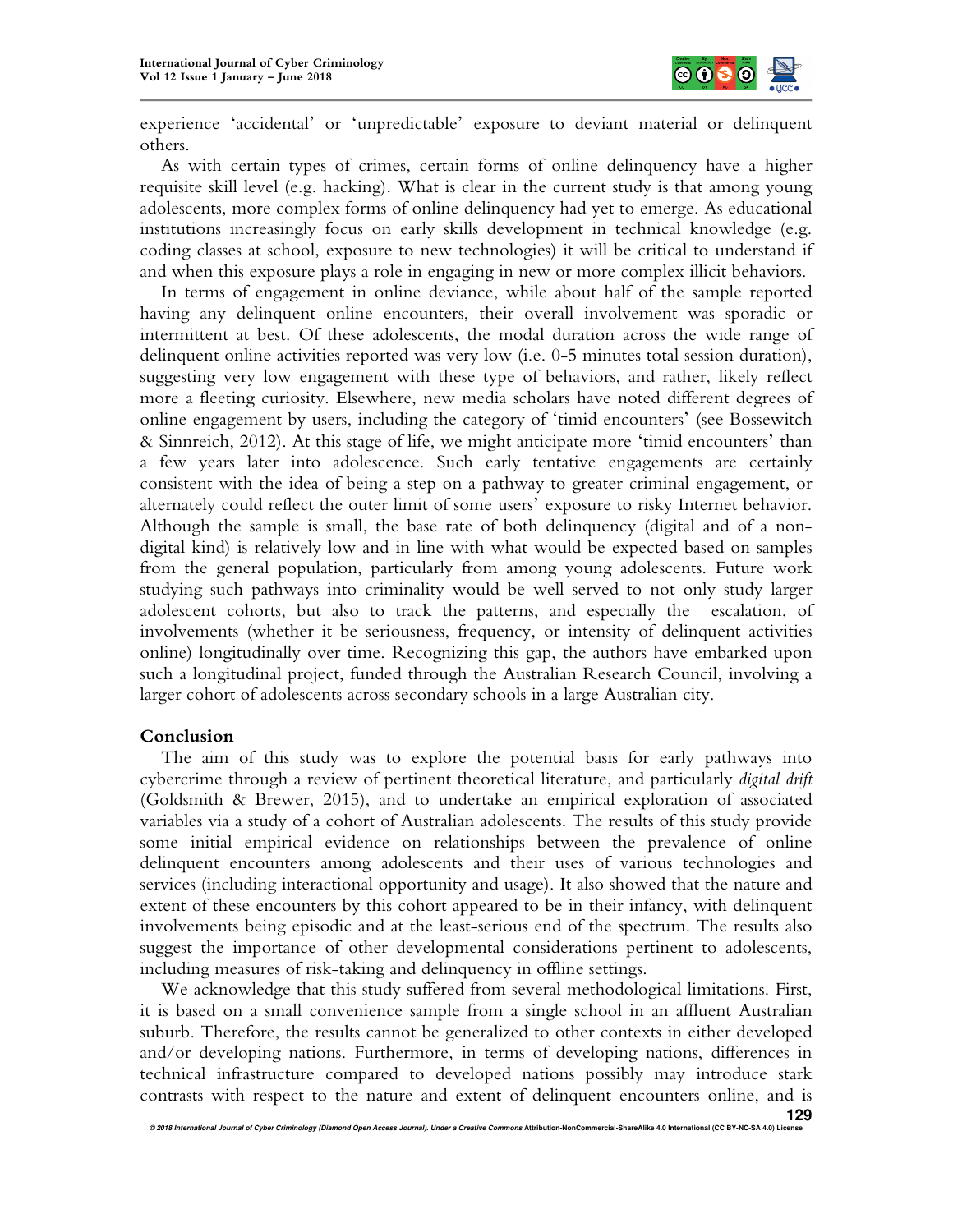therefore a crucial area for future research. However, given the exploratory objectives of the study, we believe the results offer some initial insights into potential mechanisms associated with engagement in cyber-deviance. Future research should explore the reliability and validity of the concepts explored in the current empirical study, particularly those concerning technical competency and interactional opportunities. Furthermore, another crucial question that emerges from this current study is whether online delinquency manifests differently across different populations, particularly when vulnerable segments of the community are included. Finally, the exploratory work described in this article echoes calls made elsewhere (see Diamond & Bachmann, 2015; Holt & Bossler, 2016) for further robust longitudinal study of Internet-mediated delinquency.

#### **Acknowledgements**

*The authors thank Tahlia Hart, Caitlan Miller and Morgan Sayer for their research and administrative assistance. We also thank the anonymous reviewers for their helpful comments on an earlier draft of this article. This project was funded by an Australian Research Council Discovery Project Grant (DP170103538).* 

## **References**

- Australian Bureau of Statistics. (2011). *Census of population and housing: Socio-economic indexes for areas (SEIFA), Australia, 2011,* (Catalogue No. 2033.0.55.001). Retrieved from http://www.abs.gov.au/ausstats/abs@.nsf/mf/2033.0.55.001.
- Becker, H. (1960). Notes on the concept of commitment. *The American Journal of Sociology, 66*(1), 32-40.
- Bennett, S., & Maton, K. (2010). Beyond the digital nativesdebate: Towards a more nuanced understanding of students' technology experiences. *Journal of Computer-Assisted Learning, 26*(5), 321-331.
- Bossewitch, J., & Sinnreich, A. (2012). The end of forgetting: Strategic agency beyond the panopticon. *New Media & Society, 15*(2), 224-242.
- Boyd, D. (2014). *It's complicated: The social lives of networked teens*. New Haven: Yale University Press.
- Burnay, J., Billieux, J., Blairy, S., & Larøi, F. (2015). Which psychological factors influence Internetaddiction? *Computers in Human Behavior*, *43*(2), 28-34.
- Cisco. (2015). *The zettabyte era: Trends and analysis*. San Jose: Cisco Systems.
- Cloward, R. & Ohlin, L.E. (1960). *Delinquency and opportunity: A theory of delinquent gangs*. New York: Free Press of Glencoe.
- Costello, M., Hawdon, J., Ratliff, T., & Grantham, T. (2016). Who views online extremism? Individual attributes leading to exposure. *Computers in Human Behavior, 63*, 311-320.
- Diamond, B., & Bachmann, M. (2015). Out of the beta phase: Obstacles, challenges, and promising paths in the study of cyber criminology. *International Journal of Cyber Criminology, 9(1),* 24-34.
- Erikson, E. (1968). *Identity: Youth and crisis*. New York: W W Norton & Company.
- Felson, M. (2006). *Crime and nature*. Los Angeles: Sage.
- Furman, W., & Shaffer, L. (2003). The role of romantic relationships in adolescent development. In P. Florsheim (Ed.), *Adolescent romantic relations and sexual behavior:*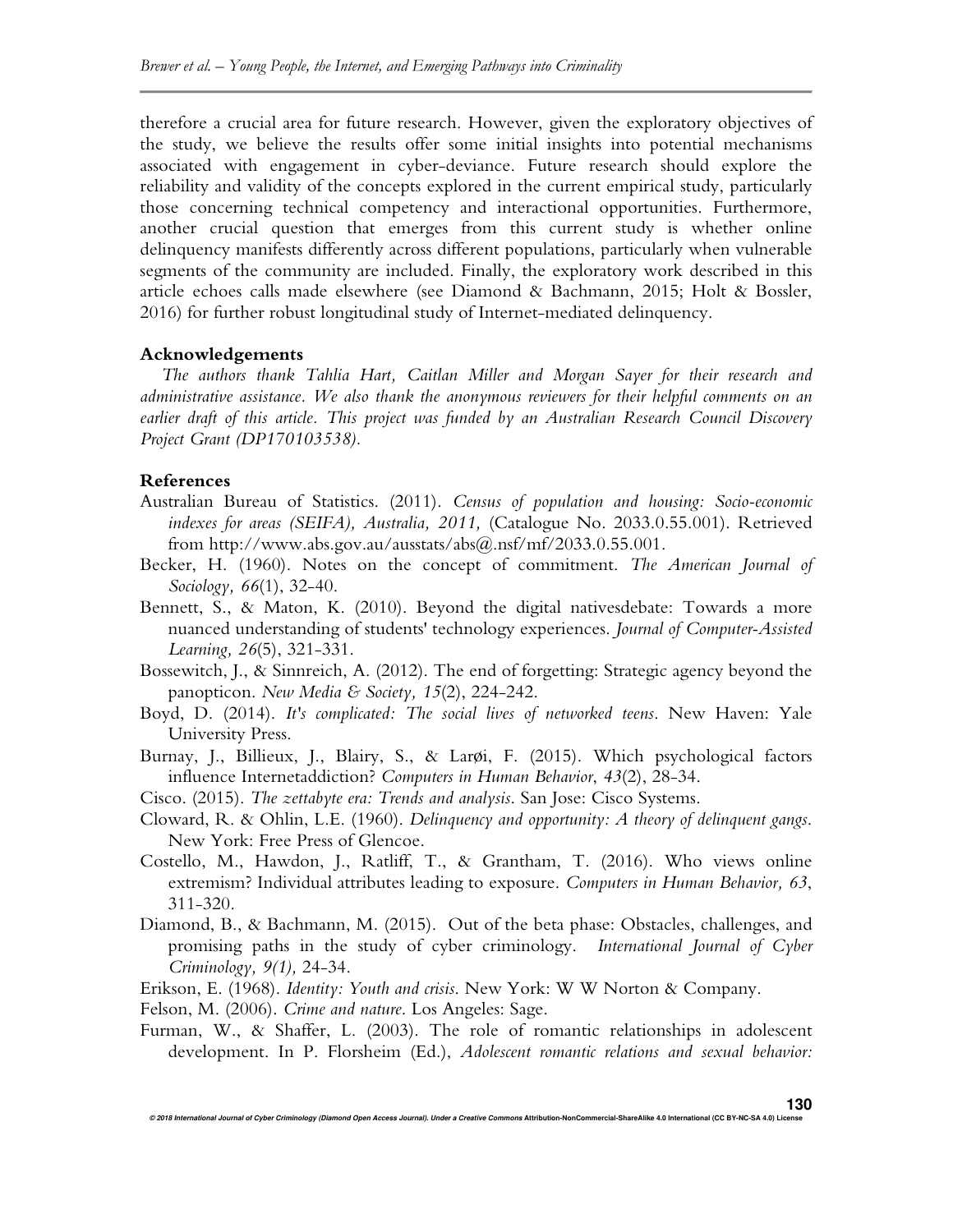

*Theory, research, and practical implications* (pp. 3-22). Mahwah: Lawrence Erlbaum Associates Publishers.

- Garland, D. (2001). *The culture of control: Crime and social order in contemporary society*. Chicago: University of Chicago Press.
- Goldsmith, A., & Brewer, R. (2015). Digital drift and the criminal interaction order. *Theoretical Criminology, 19*(1), 112-130.
- Green, L., Brady, D., Ólafsson, K., Hartley, J., & Lumby, C. (2011). *Risks and safety for Australian children on the Internet*. Brisbane: ARC Centre of Excellence for Creative Industries and Innovation.
- Havighurst, R. (1972). *Developmental tasks and education*. New York: Appleton & Company.
- Hawdon, J. (2012). Applying differential association theory to online hate groups: A theoretical statement. *Research on Finnish Society*, 5, 39–47.
- Holt, T., & Bossler, A. (2014). An assessment of the current state of cybercrime scholarship. *Deviant Behavior, 35*(1), 20-40.
- Holt, T., & Bossler, A. (2016). *Cybercrime in progress: Theory and prevention of technologyenabled offenses*. New York: Routledge.
- Holt, T., Bossler, A., & May, D. (2011). Low self-control, deviant peer associations, and juvenile cyberdeviance. *American Journal of Criminal Justice, 37*(3), 378-395.
- Holt, T., Burruss, G., & Bossler, A. (2010). Social learning and cyber-deviance: Examining the importance of a full social learning model in the virtual world. *Journal of Crime and Justice, 33*(2), 31-61.
- Holt, T., & Kilger, M. (2012). Examining willingness to attack critical infrastructure online and offline. *Crime & Delinquency, 58*(5), 798-822.
- Inhelder, B., & Piaget, J. (1999). *The growth of logical thinking from childhood to adolescence*. London: Routledge.
- Kroger, J. (2003). Identity development during adolescence. In G. R. Adams & M. D. Berzonsky (Eds.), *Blackwell handbook of adolescence* (pp. 205-226). Malden: Blackwell.
- Lanier, J. (2010). *You are not a gadget: A manifesto*. New York: Knopf (Random House).
- Lenhart, A. (2015). *Teens, social media &technology overview 2015*. Washington: Pew Research Center.
- Li, C., Holt, T., Bossler, A., & May, D. (2015). Examining the mediating effects of social learning on the low self-control—cyberbullying relationship in a youth sample. *Deviant Behavior, 37*(2), 126-138.
- Marcum, C. D., Higgins, G. E., & Ricketts, M. L., (2014). Sexting behaviors among adolescents in rural North Carolina: A theoretical examination of low self-control and deviant peer association. *International Journal of Cyber Criminology 8(2),* 68-78.
- Matza, D. (1964). *Delinquency and drift*. New York: Wiley.
- McEwan, R., & Wellman, B. (2013). Relationships, community, and networked individuals. In R. Teiglund & D. Power (Eds.), *The immersive Internet: Reflections on the entangling of the virtual with society, politics and the economy* (pp. 168-179). Basingstoke: Palgrave MacMillan.
- Meyrowitz, J. (1997). Shifting worlds of strangers: Medium theory and changes in 'them' versus 'us'. *Sociological Inquiry, 67*(1), 59-71.
- Pariser, E. (2011). *The filter bubble: What the Internet is hiding from you 2011*. New York: Penguin Press.

**131**